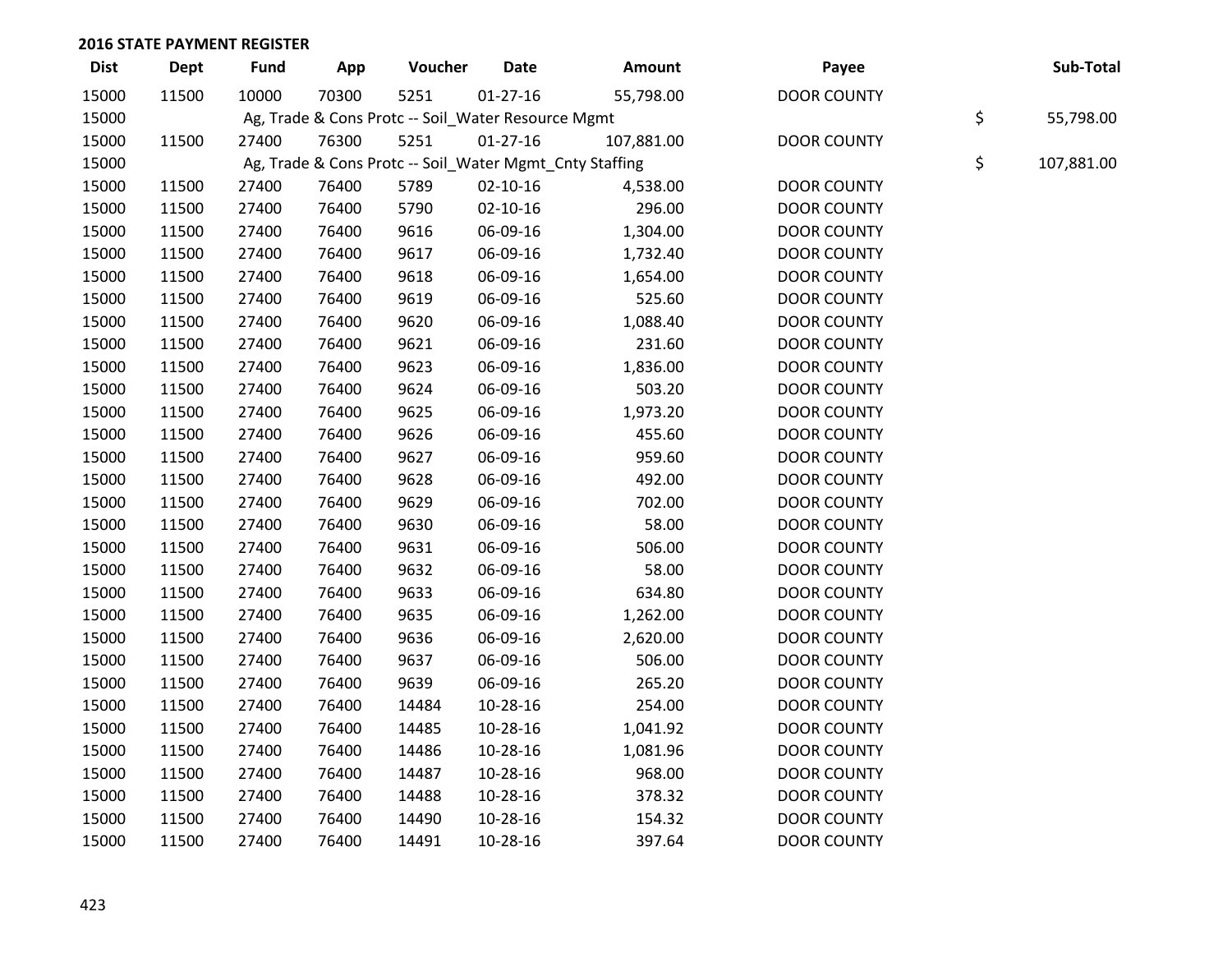| <b>Dist</b> | <b>Dept</b> | <b>Fund</b> | App          | Voucher                                             | <b>Date</b>    | Amount     | Payee              | Sub-Total        |
|-------------|-------------|-------------|--------------|-----------------------------------------------------|----------------|------------|--------------------|------------------|
| 15000       | 11500       | 27400       | 76400        | 14492                                               | 10-28-16       | 193.24     | <b>DOOR COUNTY</b> |                  |
| 15000       | 11500       | 27400       | 76400        | 14494                                               | 10-28-16       | 91.60      | <b>DOOR COUNTY</b> |                  |
| 15000       | 11500       | 27400       | 76400        | 14495                                               | 10-28-16       | 808.40     | <b>DOOR COUNTY</b> |                  |
| 15000       | 11500       | 27400       | 76400        | 14496                                               | 10-28-16       | 781.25     | <b>DOOR COUNTY</b> |                  |
| 15000       | 11500       | 27400       | 76400        | 14497                                               | 10-28-16       | 875.00     | <b>DOOR COUNTY</b> |                  |
| 15000       | 11500       | 27400       | 76400        | 14499                                               | 10-28-16       | 250.00     | <b>DOOR COUNTY</b> |                  |
| 15000       | 11500       | 27400       | 76400        | 14501                                               | 10-28-16       | 255.00     | <b>DOOR COUNTY</b> |                  |
| 15000       | 11500       | 27400       | 76400        | 15590                                               | 11-28-16       | 749.00     | <b>DOOR COUNTY</b> |                  |
| 15000       | 11500       | 27400       | 76400        | 15591                                               | 11-28-16       | 382.50     | <b>DOOR COUNTY</b> |                  |
| 15000       |             |             |              | Ag, Trade & Cons Protc -- Soil_Water Mgmt Aids      |                |            |                    | \$<br>32,863.75  |
| 15000       | 11500       | 36300       | <b>WE100</b> | 4838                                                | $01-19-16$     | 49,500.00  | <b>DOOR COUNTY</b> |                  |
| 15000       |             |             |              | Ag, Trade & Cons Protc -- AGRICULTURE-SOIL & WATER  |                |            |                    | \$<br>49,500.00  |
| 15000       | 16500       | 10000       | 23600        | 7237                                                | $10-31-16$     | 34,059.31  | <b>DOOR COUNTY</b> |                  |
| 15000       |             |             |              | Safety & Prof Services -- POWTS Replacement Rehab   |                |            |                    | \$<br>34,059.31  |
| 15000       | 37000       | 10000       | 60200        | 43173                                               | $04 - 14 - 16$ | 100,000.00 | <b>DOOR COUNTY</b> |                  |
| 15000       |             |             |              | Natural Resources -- EA - nonpoint source           |                |            |                    | \$<br>100,000.00 |
| 15000       | 37000       | 10000       | 94100        | 21223                                               | $01-13-16$     | 45,000.00  | <b>DOOR COUNTY</b> |                  |
| 15000       | 37000       | 10000       | 94100        | 24820                                               | 01-28-16       | 13,464.90  | <b>DOOR COUNTY</b> |                  |
| 15000       | 37000       | 10000       | 94100        | 24840                                               | $01 - 28 - 16$ | 19,718.53  | <b>DOOR COUNTY</b> |                  |
| 15000       |             |             |              | Natural Resources -- GPO - federal funds            |                |            |                    | \$<br>78,183.43  |
| 15000       | 37000       | 21200       | 38100        | 37576                                               | 03-22-16       | 1,276.37   | <b>DOOR COUNTY</b> |                  |
| 15000       |             |             |              | Natural Resources -- GPO -federal funds             |                |            |                    | \$<br>1,276.37   |
| 15000       | 37000       | 21200       | 54900        | 27759                                               | $02 - 26 - 16$ | 1,815.00   | <b>DOOR COUNTY</b> |                  |
| 15000       |             |             |              | Natural Resources -- Venison processing             |                |            |                    | \$<br>1,815.00   |
| 15000       | 37000       | 21200       | 55000        | 37576                                               | 03-22-16       | 4,422.63   | <b>DOOR COUNTY</b> |                  |
| 15000       |             |             |              | Natural Resources -- Enf A - boating enforcement    |                |            |                    | \$<br>4,422.63   |
| 15000       | 37000       | 21200       | 55200        | 94348                                               | 09-28-16       | 5,818.21   | <b>DOOR COUNTY</b> |                  |
| 15000       |             |             |              | Natural Resources -- Enf A - snow enforcement       |                |            |                    | \$<br>5,818.21   |
| 15000       | 37000       | 21200       | 55300        | 27759                                               | $02 - 26 - 16$ | 7,973.53   | <b>DOOR COUNTY</b> |                  |
| 15000       |             |             |              | Natural Resources -- Wildlife damage claims & abat  |                |            |                    | \$<br>7,973.53   |
| 15000       | 37000       | 21200       | 57400        | 112328                                              | 12-09-16       | 3,882.40   | <b>DOOR COUNTY</b> |                  |
| 15000       | 37000       | 21200       | 57400        | 114541                                              | 12-16-16       | 367.60     | <b>DOOR COUNTY</b> |                  |
| 15000       |             |             |              | Natural Resources -- RA- cnty snow trail & area aid |                |            |                    | \$<br>4,250.00   |
| 15000       | 37000       | 21200       | 57500        | 112328                                              | 12-09-16       | 26,725.00  | <b>DOOR COUNTY</b> |                  |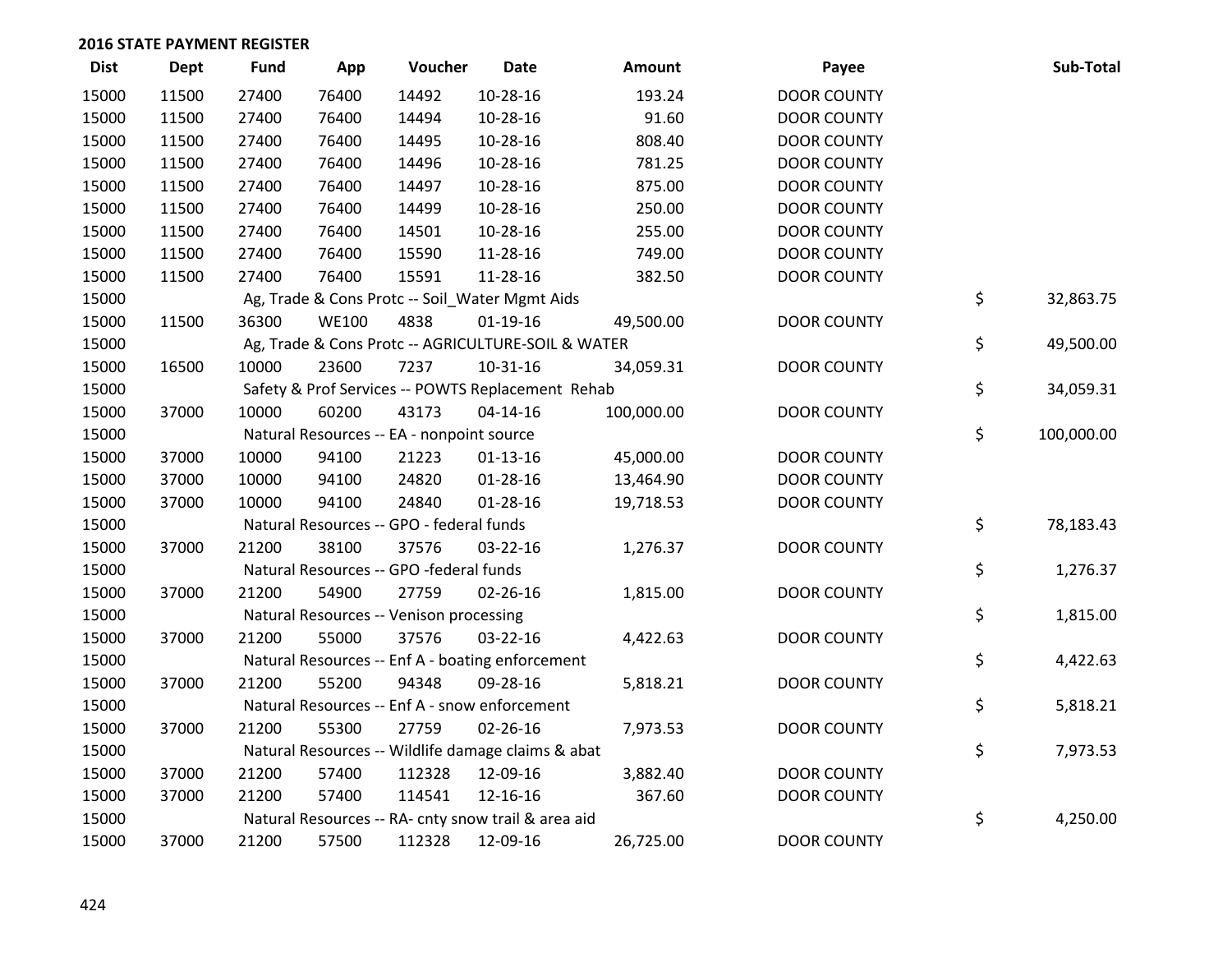| <b>Dist</b> | <b>Dept</b> | <b>Fund</b> | App          | Voucher                                             | <b>Date</b>    | <b>Amount</b> | Payee                 | Sub-Total        |
|-------------|-------------|-------------|--------------|-----------------------------------------------------|----------------|---------------|-----------------------|------------------|
| 15000       | 37000       | 21200       | 57500        | 112332                                              | 12-09-16       | 28,850.00     | <b>DOOR COUNTY</b>    |                  |
| 15000       |             |             |              | Natural Resources -- RA- snowmobile trail areas     |                |               |                       | \$<br>55,575.00  |
| 15000       | 37000       | 21200       | 58400        | 47931                                               | 04-29-16       | 176.00        | <b>DOOR COUNTY</b>    |                  |
| 15000       | 37000       | 21200       | 58400        | 90491                                               | 09-14-16       | 1,250.00      | <b>DOOR COUNTY</b>    |                  |
| 15000       |             |             |              | Natural Resources -- ResAids - pymt in lieu tax fed |                |               |                       | \$<br>1,426.00   |
| 15000       | 37000       | 21200       | 58900        | 102189                                              | $11 - 18 - 16$ | 467.43        | <b>DOOR COUNTY</b>    |                  |
| 15000       |             |             |              | Natural Resources -- Resource aids - distribution o |                |               |                       | \$<br>467.43     |
| 15000       | 37000       | 21200       | 66300        | 18830                                               | 01-06-16       | 5,000.00      | <b>DOOR COUNTY</b>    |                  |
| 15000       |             |             |              | Natural Resources -- EA - lake protection           |                |               |                       | \$<br>5,000.00   |
| 15000       | 37000       | 21200       | 67800        | 32725                                               | $02 - 24 - 16$ | 42,737.32     | <b>DOOR COUNTY</b>    |                  |
| 15000       | 37000       | 21200       | 67800        | 47510                                               | 04-26-16       | 10,757.76     | <b>DOOR COUNTY</b>    |                  |
| 15000       |             |             |              | Natural Resources -- EA - invasive aqu & lake mon   |                |               |                       | \$<br>53,495.08  |
| 15000       | 37000       | 27400       | 67000        | 55600                                               | 05-27-16       | 75,126.47     | <b>DOOR COUNTY</b>    |                  |
| 15000       |             |             |              | Natural Resources -- Fin asst for responsible units |                |               |                       | \$<br>75,126.47  |
| 15000       | 37000       | 27400       | 67300        | 55600                                               | $05 - 27 - 16$ | 7,378.99      | <b>DOOR COUNTY</b>    |                  |
| 15000       |             |             |              | Natural Resources -- Recycling consolidation grants |                |               |                       | \$<br>7,378.99   |
| 15000       | 37000       | 36300       | TA100        | 21574                                               | $01 - 15 - 16$ | 42,700.00     | <b>DOOR COUNTY</b>    |                  |
| 15000       | 37000       | 36300       | <b>TA100</b> | 24827                                               | $01 - 28 - 16$ | 8,410.73      | <b>DOOR COUNTY</b>    |                  |
| 15000       |             |             |              | Natural Resources -- LAND ACQUISITION               |                |               |                       | \$<br>51,110.73  |
| 15000       | 37000       | 36300       | TF100        | 43173                                               | $04 - 14 - 16$ | 82,095.44     | <b>DOOR COUNTY</b>    |                  |
| 15000       |             |             |              | Natural Resources -- DNR-NONPOINT SOURCE            |                |               |                       | \$<br>82,095.44  |
| 15000       | 39500       | 21100       | 17700        | 6051                                                | 07-29-16       | 52,203.00     | <b>DOOR COUNTY</b>    |                  |
| 15000       | 39500       | 21100       | 17700        | 32883                                               | 10-06-16       | 52,203.00     | <b>DOOR COUNTY</b>    |                  |
| 15000       |             |             |              | Transportation -- Tc, Trns Oper Aid Sf              |                |               |                       | \$<br>104,406.00 |
| 15000       | 39500       | 21100       | 18200        | 28007                                               | 09-27-16       | 33,164.00     | <b>DOOR COUNTY</b>    |                  |
| 15000       | 39500       | 21100       | 18200        | 31994                                               | 09-30-16       | 103,607.00    | <b>DOOR COUNTY</b>    |                  |
| 15000       | 39500       | 21100       | 18200        | 38584                                               | 10-18-16       | 5,226.00      | <b>DOOR COUNTY</b>    |                  |
| 15000       | 39500       | 21100       | 18200        | 57924                                               | 12-05-16       | 132,264.00    | <b>DOOR COUNTY</b>    |                  |
| 15000       | 39500       | 21100       | 18200        | 57969                                               | 12-05-16       | 4,439.00      | <b>DOOR COUNTY</b>    |                  |
| 15000       |             |             |              | Transportation -- Trnst/Trns-Rel Aid F              |                |               |                       | \$<br>278,700.00 |
| 15000       | 39500       | 21100       | 19000        | 124                                                 | 07-05-16       | 583,035.30    | <b>DOOR COUNTY</b>    |                  |
| 15000       | 39500       | 21100       | 19000        | 29078                                               | 10-03-16       | 291,517.67    | <b>DOOR COUNTY</b>    |                  |
| 15000       |             |             |              | Transportation -- Trans Aids To Co.-Sf              |                |               |                       | \$<br>874,552.97 |
| 15000       | 39500       | 21100       | 16800        | 88015                                               | 05-06-16       | 92,970.00     | <b>COUNTY OF DOOR</b> |                  |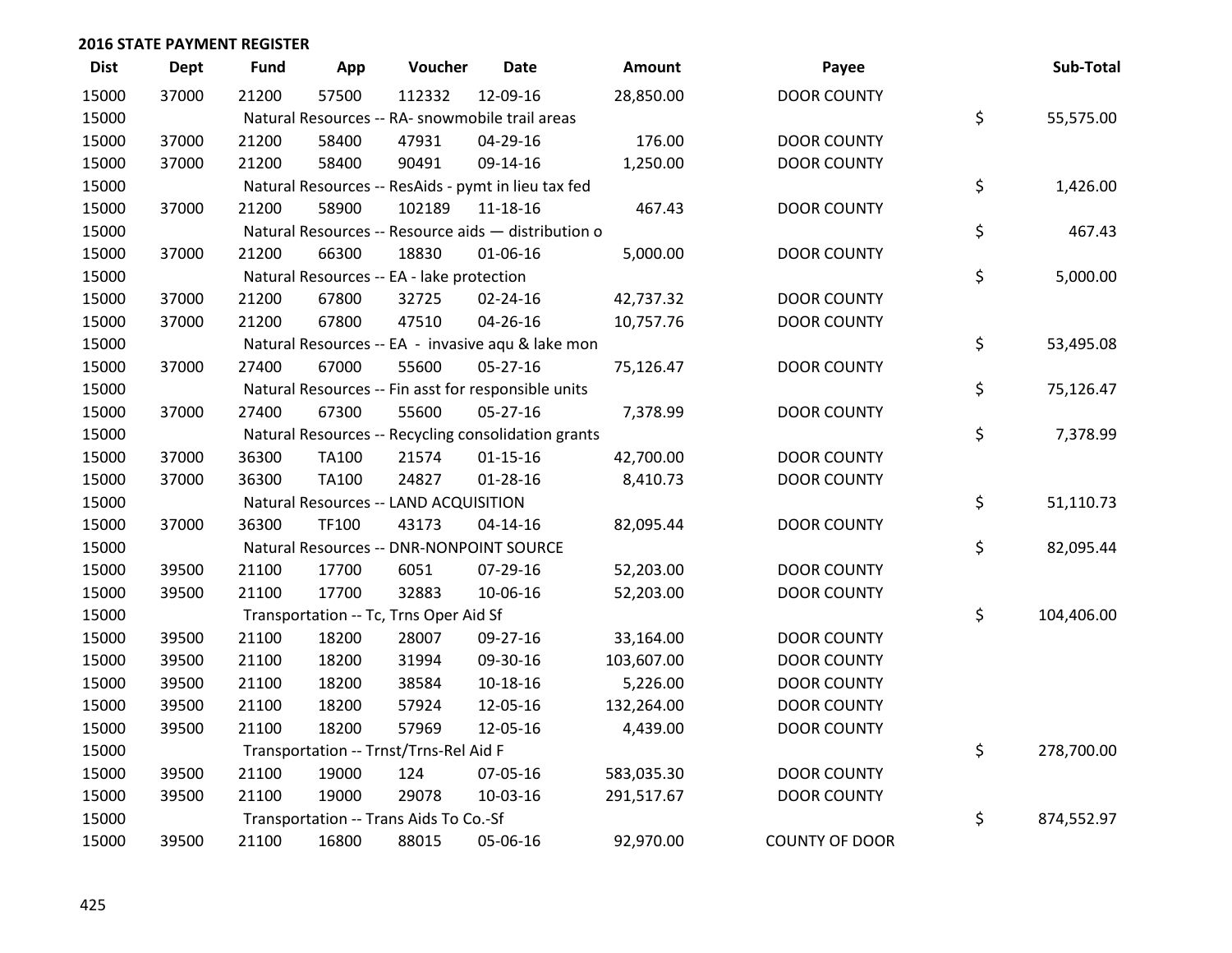| <b>Dist</b> | <b>Dept</b> | <b>Fund</b> | App   | Voucher                                   | <b>Date</b>                                       | <b>Amount</b> | Payee                 | Sub-Total          |
|-------------|-------------|-------------|-------|-------------------------------------------|---------------------------------------------------|---------------|-----------------------|--------------------|
| 15000       |             |             |       | Transportation -- Eldly&Disa Co/Aid Sf    |                                                   |               |                       | \$<br>92,970.00    |
| 15000       | 39500       | 21100       | 17700 | 72014                                     | 01-04-16                                          | 33,505.00     | <b>COUNTY OF DOOR</b> |                    |
| 15000       | 39500       | 21100       | 17700 | 90014                                     | $05-27-16$                                        | 52,203.00     | <b>COUNTY OF DOOR</b> |                    |
| 15000       |             |             |       | Transportation -- Tc, Trns Oper Aid Sf    |                                                   |               |                       | \$<br>85,708.00    |
| 15000       | 39500       | 21100       | 18200 | 74711                                     | $02 - 25 - 16$                                    | 167,493.00    | DOOR CO               |                    |
| 15000       |             |             |       | Transportation -- Trnst/Trns-Rel Aid F    |                                                   |               |                       | \$<br>167,493.00   |
| 15000       | 39500       | 21100       | 19000 | 74015                                     | 01-04-16                                          | 291,517.65    | <b>COUNTY OF DOOR</b> |                    |
| 15000       |             |             |       | Transportation -- Trans Aids To Co.-Sf    |                                                   |               |                       | \$<br>291,517.65   |
| 15000       | 41000       | 10000       | 11600 | 92034                                     | 11-29-16                                          | 30,000.00     | <b>DOOR COUNTY</b>    |                    |
| 15000       |             |             |       |                                           | Corrections -- Reimbursing counties for proba     |               |                       | \$<br>30,000.00    |
| 15000       | 41000       | 10000       | 31300 | 18369                                     | 01-06-16                                          | 10,838.62     | <b>DOOR COUNTY</b>    |                    |
| 15000       | 41000       | 10000       | 31300 | 21280                                     | $01 - 20 - 16$                                    | 24,112.86     | <b>DOOR COUNTY</b>    |                    |
| 15000       | 41000       | 10000       | 31300 | 28335                                     | $02 - 12 - 16$                                    | 44,215.37     | <b>DOOR COUNTY</b>    |                    |
| 15000       |             |             |       |                                           | Corrections -- Community youth and family aid     |               |                       | \$<br>79,166.85    |
| 15000       | 43500       | 10000       | 11900 | 72420                                     | 09-02-16                                          | 8,504.49      | <b>DOOR COUNTY</b>    |                    |
| 15000       |             |             |       |                                           | Health Services -- Emergency medical services, ai |               |                       | \$<br>8,504.49     |
| 15000       | 43500       | 10000       | 00000 | 90613                                     | $01 - 02 - 16$                                    | 12,700.00     | DOOR CO               |                    |
| 15000       | 43500       | 10000       | 00000 | 90614                                     | 01-04-16                                          | 61,972.00     | DOOR CO               |                    |
| 15000       | 43500       | 10000       | 00000 | 90616                                     | $02 - 01 - 16$                                    | 79,871.00     | DOOR CO               |                    |
| 15000       | 43500       | 10000       | 00000 | 90618                                     | 03-01-16                                          | 159,661.00    | DOOR CO               |                    |
| 15000       | 43500       | 10000       | 00000 | 90622                                     | $04 - 01 - 16$                                    | 123,700.00    | DOOR CO               |                    |
| 15000       | 43500       | 10000       | 00000 | 90624                                     | 05-02-16                                          | 56,937.00     | DOOR CO               |                    |
| 15000       | 43500       | 10000       | 00000 | 90627                                     | 06-01-16                                          | 46,291.00     | DOOR CO               |                    |
| 15000       | 43500       | 10000       | 00000 | 90700                                     | $07 - 01 - 16$                                    | 65,925.00     | DOOR CO               |                    |
| 15000       | 43500       | 10000       | 00000 | 90701                                     | 08-01-16                                          | 424,428.00    | DOOR CO               |                    |
| 15000       | 43500       | 10000       | 00000 | 90702                                     | 09-01-16                                          | 84,227.00     | DOOR CO               |                    |
| 15000       | 43500       | 10000       | 00000 | 90704                                     | $10 - 01 - 16$                                    | 35,530.00     | DOOR CO               |                    |
| 15000       | 43500       | 10000       | 00000 | 90705                                     | $11 - 01 - 16$                                    | 48,392.00     | DOOR CO               |                    |
| 15000       | 43500       | 10000       | 00000 | 90706                                     | 12-01-16                                          | 27,609.00     | DOOR CO               |                    |
| 15000       |             |             |       | Health Services -- State/Fed Aids         |                                                   |               |                       | \$<br>1,227,243.00 |
| 15000       | 45500       | 10000       | 20200 | 10374                                     | 05-27-16                                          | 890.74        | <b>DOOR COUNTY</b>    |                    |
| 15000       | 45500       | 10000       | 20200 | 18122                                     | 10-19-16                                          | 895.10        | <b>DOOR COUNTY</b>    |                    |
| 15000       |             |             |       | Justice -- Officer training reimbursement |                                                   |               |                       | \$<br>1,785.84     |
| 15000       | 45500       | 10000       | 22100 | 14306                                     | 07-22-16                                          | 1,890.00      | <b>DOOR COUNTY</b>    |                    |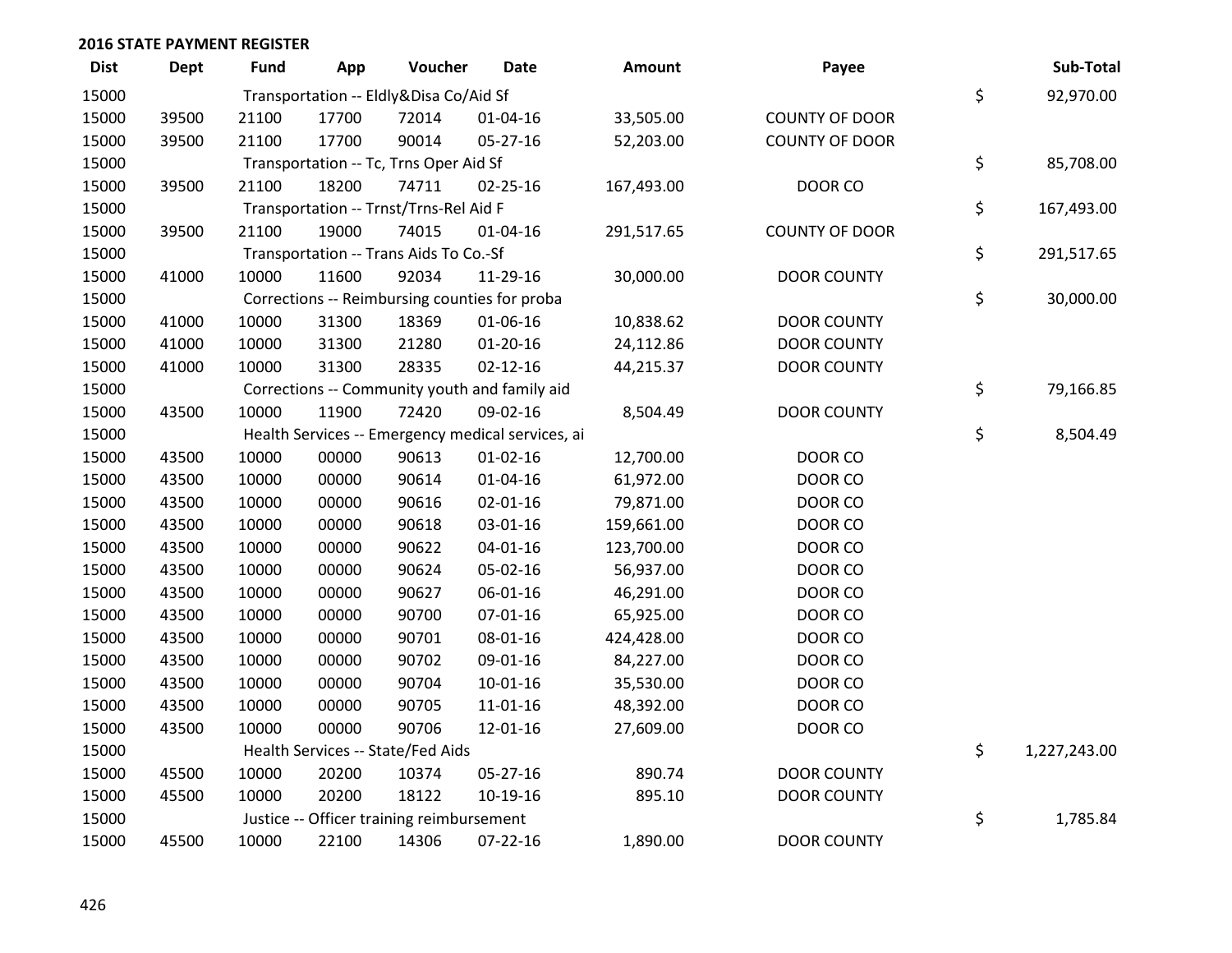| <b>Dist</b> | <b>Dept</b> | <b>Fund</b> | App   | Voucher                                           | <b>Date</b>                                       | Amount    | Payee              | Sub-Total       |
|-------------|-------------|-------------|-------|---------------------------------------------------|---------------------------------------------------|-----------|--------------------|-----------------|
| 15000       | 45500       | 10000       | 22100 | 15464                                             | 08-17-16                                          | 10.00     | <b>DOOR COUNTY</b> |                 |
| 15000       |             |             |       | Justice -- Crime laboratories, DNA                |                                                   |           |                    | \$<br>1,900.00  |
| 15000       | 45500       | 10000       | 23100 | 10374                                             | 05-27-16                                          | 2,286.72  | <b>DOOR COUNTY</b> |                 |
| 15000       | 45500       | 10000       | 23100 | 14944                                             | 08-04-16                                          | 3,461.80  | <b>DOOR COUNTY</b> |                 |
| 15000       | 45500       | 10000       | 23100 | 16861                                             | 09-22-16                                          | 9,120.00  | <b>DOOR COUNTY</b> |                 |
| 15000       | 45500       | 10000       | 23100 | 18122                                             | 10-19-16                                          | 901.61    | <b>DOOR COUNTY</b> |                 |
| 15000       |             |             |       | Justice -- Law enforcement train, local           |                                                   |           |                    | \$<br>15,770.13 |
| 15000       | 45500       | 10000       | 24100 | 17332                                             | 09-30-16                                          | 389.36    | <b>DOOR COUNTY</b> |                 |
| 15000       |             |             |       | Justice -- Federal aid, state operations          |                                                   |           |                    | \$<br>389.36    |
| 15000       | 45500       | 10000       | 25100 | 10239                                             | 05-24-16                                          | 18,100.00 | <b>DOOR COUNTY</b> |                 |
| 15000       |             |             |       | Justice -- Federal aid, local assistance          |                                                   |           |                    | \$<br>18,100.00 |
| 15000       | 45500       | 10000       | 53200 | 14420                                             | $07 - 22 - 16$                                    | 18,680.10 | <b>DOOR COUNTY</b> |                 |
| 15000       |             |             |       | Justice -- Crime victim witness assist            |                                                   |           |                    | \$<br>18,680.10 |
| 15000       | 45500       | 10000       | 53900 | 7590                                              | 03-14-16                                          | 21,614.63 | <b>DOOR COUNTY</b> |                 |
| 15000       |             |             |       | Justice -- County reimb victim-witness            |                                                   |           |                    | \$<br>21,614.63 |
| 15000       | 46500       | 10000       | 30500 | 8310                                              | $04-13-16$                                        | 4,125.00  | <b>DOOR COUNTY</b> |                 |
| 15000       |             |             |       | Military Affairs -- Disaster recovery aid         |                                                   |           |                    | \$<br>4,125.00  |
| 15000       | 46500       | 10000       | 33700 | 12918                                             | 07-20-16                                          | 7,030.00  | <b>DOOR COUNTY</b> |                 |
| 15000       |             |             |       | Military Affairs -- Local emer planning grants    |                                                   |           |                    | \$<br>7,030.00  |
| 15000       | 46500       | 10000       | 34200 | 5029                                              | $01-27-16$                                        | 15,613.24 | <b>DOOR COUNTY</b> |                 |
| 15000       | 46500       | 10000       | 34200 | 5579                                              | 02-04-16                                          | 7,223.50  | <b>DOOR COUNTY</b> |                 |
| 15000       | 46500       | 10000       | 34200 | 8310                                              | $04-13-16$                                        | 24,750.00 | <b>DOOR COUNTY</b> |                 |
| 15000       | 46500       | 10000       | 34200 | 13857                                             | 08-16-16                                          | 15,591.13 | <b>DOOR COUNTY</b> |                 |
| 15000       | 46500       | 10000       | 34200 | 15529                                             | 09-26-16                                          | 7,726.92  | <b>DOOR COUNTY</b> |                 |
| 15000       |             |             |       | Military Affairs -- Federal aid, local assistance |                                                   |           |                    | \$<br>70,904.79 |
| 15000       | 48500       | 15200       | 12700 | 13959                                             | 06-30-16                                          | 1,000.00  | <b>DOOR COUNTY</b> |                 |
| 15000       |             |             |       | Veterans Affairs -- Grants to counties            |                                                   |           |                    | \$<br>1,000.00  |
| 15000       | 48500       | 58200       | 26700 | 13959                                             | 06-30-16                                          | 4,500.00  | <b>DOOR COUNTY</b> |                 |
| 15000       |             |             |       | Veterans Affairs -- County grants                 |                                                   |           |                    | \$<br>4,500.00  |
| 15000       | 48500       | 58200       | 28000 | 21151                                             | 11-23-16                                          | 964.87    | <b>DOOR COUNTY</b> |                 |
| 15000       |             |             |       |                                                   | Veterans Affairs -- Veterans transportation grant |           |                    | \$<br>964.87    |
| 15000       | 48500       | 58300       | 37000 | 13959                                             | 06-30-16                                          | 4,500.00  | <b>DOOR COUNTY</b> |                 |
| 15000       |             |             |       | Veterans Affairs -- County grants                 |                                                   |           |                    | \$<br>4,500.00  |
| 15000       | 50500       | 10000       | 15500 | 9569                                              | 01-28-16                                          | 3,013.78  | <b>DOOR COUNTY</b> |                 |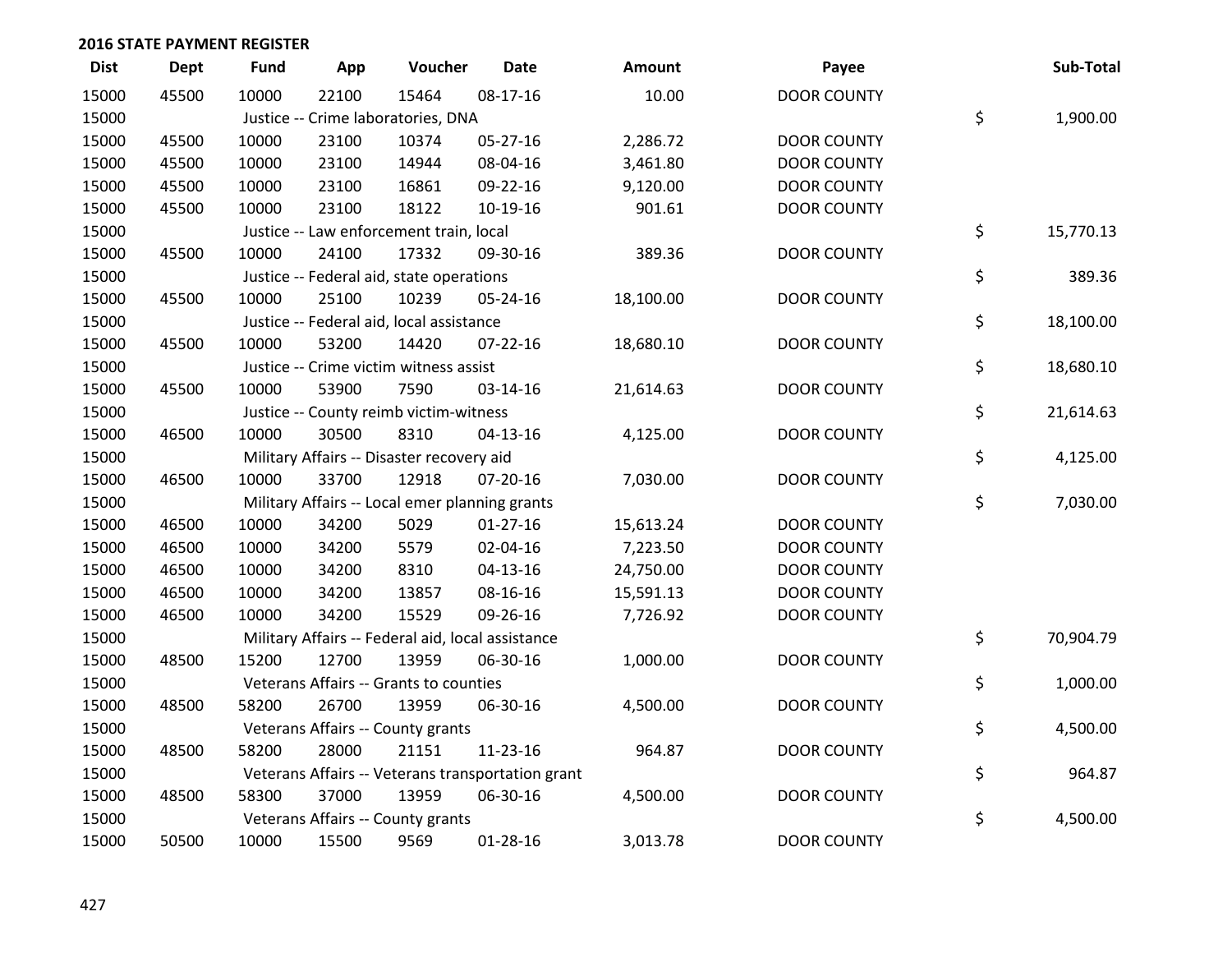| <b>Dist</b> | <b>Dept</b> | <b>Fund</b> | App                    | Voucher                                         | <b>Date</b>    | Amount       | Payee              | Sub-Total       |
|-------------|-------------|-------------|------------------------|-------------------------------------------------|----------------|--------------|--------------------|-----------------|
| 15000       | 50500       | 10000       | 15500                  | 12778                                           | 03-01-16       | 4,922.48     | <b>DOOR COUNTY</b> |                 |
| 15000       | 50500       | 10000       | 15500                  | 16291                                           | $04 - 14 - 16$ | 4,526.61     | <b>DOOR COUNTY</b> |                 |
| 15000       | 50500       | 10000       | 15500                  | 17644                                           | 04-28-16       | 2,538.76     | <b>DOOR COUNTY</b> |                 |
| 15000       | 50500       | 10000       | 15500                  | 20733                                           | 05-31-16       | 4,481.56     | <b>DOOR COUNTY</b> |                 |
| 15000       | 50500       | 10000       | 15500                  | 23201                                           | 06-29-16       | 232.44       | <b>DOOR COUNTY</b> |                 |
| 15000       | 50500       | 10000       | 15500                  | 26059                                           | 07-28-16       | 1,523.27     | <b>DOOR COUNTY</b> |                 |
| 15000       | 50500       | 10000       | 15500                  | 27506                                           | 08-16-16       | 1,642.65     | <b>DOOR COUNTY</b> |                 |
| 15000       | 50500       | 10000       | 15500                  | 28771                                           | 08-30-16       | 1,456.82     | <b>DOOR COUNTY</b> |                 |
| 15000       | 50500       | 10000       | 15500                  | 31012                                           | 09-28-16       | 2,199.29     | <b>DOOR COUNTY</b> |                 |
| 15000       | 50500       | 10000       | 15500                  | 33845                                           | 10-28-16       | 2,010.63     | <b>DOOR COUNTY</b> |                 |
| 15000       | 50500       | 10000       | 15500                  | 37643                                           | 12-14-16       | 8,326.84     | <b>DOOR COUNTY</b> |                 |
| 15000       |             |             |                        | Administration -- Federal aid, local assistance |                |              |                    | \$<br>36,875.13 |
| 15000       | 50500       | 23500       | 37100                  | 9569                                            | 01-28-16       | 5,542.03     | <b>DOOR COUNTY</b> |                 |
| 15000       | 50500       | 23500       | 37100                  | 12778                                           | 03-01-16       | 2,765.27     | <b>DOOR COUNTY</b> |                 |
| 15000       | 50500       | 23500       | 37100                  | 16291                                           | $04 - 14 - 16$ | 2,870.40     | <b>DOOR COUNTY</b> |                 |
| 15000       | 50500       | 23500       | 37100                  | 17644                                           | 04-28-16       | 6,053.42     | <b>DOOR COUNTY</b> |                 |
| 15000       | 50500       | 23500       | 37100                  | 20733                                           | 05-31-16       | 1,028.32     | <b>DOOR COUNTY</b> |                 |
| 15000       | 50500       | 23500       | 37100                  | 23201                                           | 06-29-16       | 1,578.52     | <b>DOOR COUNTY</b> |                 |
| 15000       | 50500       | 23500       | 37100                  | 31012                                           | 09-28-16       | 1,379.30     | <b>DOOR COUNTY</b> |                 |
| 15000       | 50500       | 23500       | 37100                  | 33845                                           | 10-28-16       | 3,355.73     | <b>DOOR COUNTY</b> |                 |
| 15000       | 50500       | 23500       | 37100                  | 37643                                           | 12-14-16       | 5,126.99     | <b>DOOR COUNTY</b> |                 |
| 15000       |             |             |                        | Administration -- Low-income assistance grants  |                |              |                    | \$<br>29,699.98 |
| 15000       | 50500       | 26900       | 16600                  | 13207                                           | 03-23-16       | 1,000.00     | <b>DOOR COUNTY</b> |                 |
| 15000       | 50500       | 26900       | 16600                  | 13418                                           | 03-24-16       | 37,896.00    | <b>DOOR COUNTY</b> |                 |
| 15000       | 50500       | 26900       | 16600                  | 18804                                           | 05-16-16       | 25,000.00    | <b>DOOR COUNTY</b> |                 |
| 15000       |             |             | Administration -- Land |                                                 |                |              |                    | \$<br>63,896.00 |
| 15000       | 83500       | 10000       | 10500                  | 5728                                            | 07-25-16       | 17,527.73    | <b>DOOR COUNTY</b> |                 |
| 15000       | 83500       | 10000       | 10500                  | 13248                                           | $11 - 21 - 16$ | 6,075.93     | <b>DOOR COUNTY</b> |                 |
| 15000       |             |             |                        | Revenue -- County and Municipal Aid             |                |              |                    | \$<br>23,603.66 |
| 15000       | 83500       | 10000       | 10900                  | 7207                                            | 07-25-16       | 18,072.00    | <b>DOOR COUNTY</b> |                 |
| 15000       |             |             |                        | Revenue -- State Aid, Tax Exempt Proprty        |                |              |                    | \$<br>18,072.00 |
| 15000       | 83500       | 10000       | 11000                  | 13248                                           | 11-21-16       | 72,606.03    | <b>DOOR COUNTY</b> |                 |
| 15000       |             |             |                        | Revenue -- Public Utility Distribution          |                |              |                    | \$<br>72,606.03 |
| 15000       | 83500       | 10000       | 30200                  | 5015                                            | $07 - 25 - 16$ | 1,018,954.20 | <b>DOOR COUNTY</b> |                 |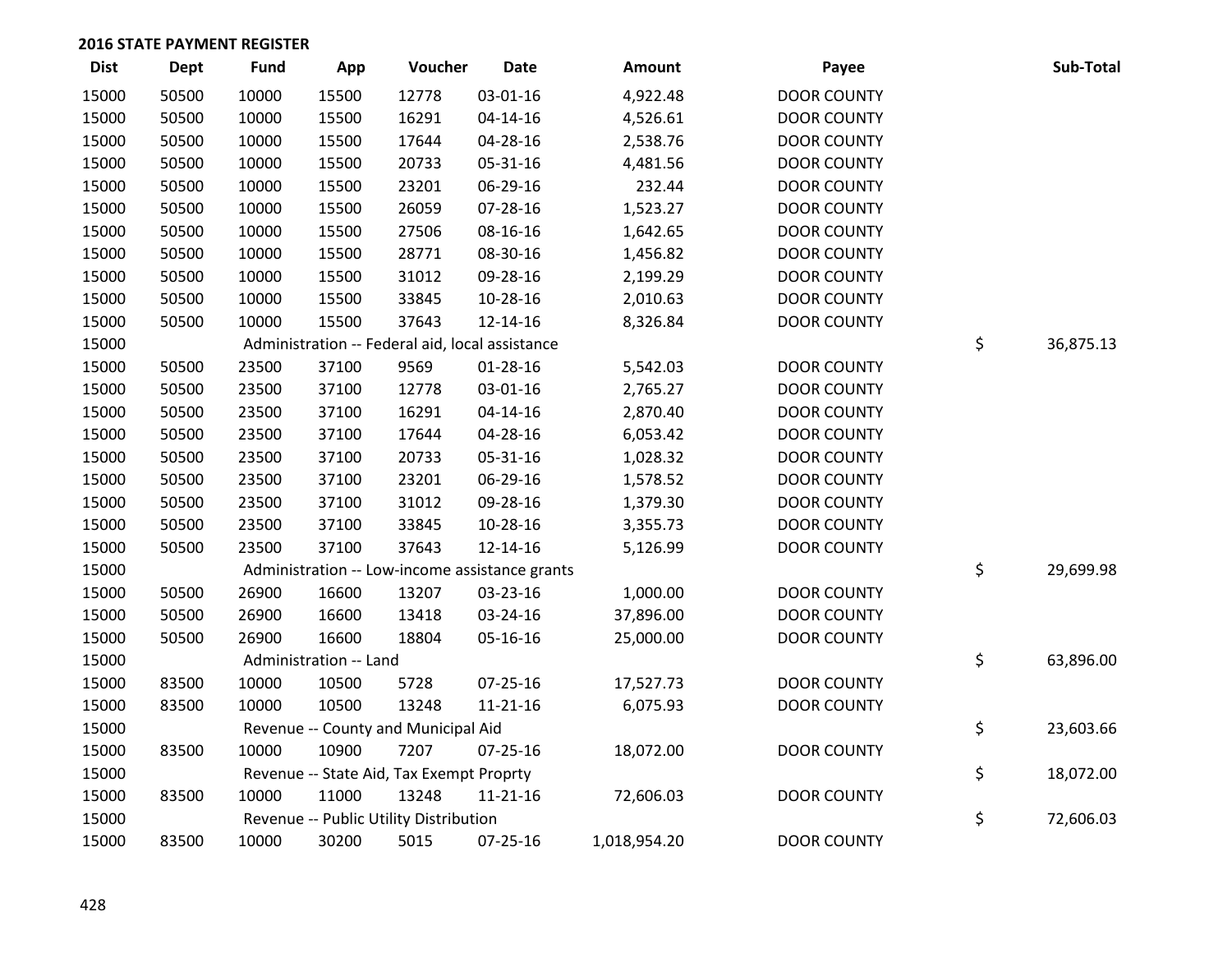| <b>Dist</b> | <b>Dept</b> | <b>Fund</b> | App                                  | Voucher                                             | <b>Date</b>    | <b>Amount</b> | Payee                         | Sub-Total           |
|-------------|-------------|-------------|--------------------------------------|-----------------------------------------------------|----------------|---------------|-------------------------------|---------------------|
| 15000       | 83500       | 10000       | 30200                                | 5159                                                | $07 - 25 - 16$ | 6,419,897.77  | <b>DOOR COUNTY</b>            |                     |
| 15000       |             |             |                                      | Revenue -- School Lvy Tx/First Dollar Cr            |                |               |                               | \$<br>7,438,851.97  |
| 15000       | 83500       | 52100       | 36300                                | 3418                                                | 03-29-16       | 704,812.41    | <b>DOOR COUNTY</b>            |                     |
| 15000       |             |             |                                      | Revenue -- Lottery & Gaming Credit                  |                |               |                               | \$<br>704,812.41    |
| 15000       |             |             | <b>District Total Appropriations</b> |                                                     |                |               |                               | \$<br>12,615,460.23 |
| 15002       | 16500       | 10000       | 22500                                | 3772                                                | 06-27-16       | 13,356.06     | <b>TOWN OF BAILEYS HARBOR</b> |                     |
| 15002       |             |             |                                      | Safety & Prof Services -- Fire dues distribution    |                |               |                               | \$<br>13,356.06     |
| 15002       | 37000       | 10000       | 50300                                | 28995                                               | $02 - 12 - 16$ | 55,010.33     | TOWN OF BAILEYS HARBOR        |                     |
| 15002       | 37000       | 10000       | 50300                                | 28996                                               | $02 - 12 - 16$ | 10,554.37     | TOWN OF BAILEYS HARBOR        |                     |
| 15002       | 37000       | 10000       | 50300                                | 45908                                               | $04 - 21 - 16$ | 208.33        | <b>TOWN OF BAILEYS HARBOR</b> |                     |
| 15002       | 37000       | 10000       | 50300                                | 45910                                               | $04 - 21 - 16$ | 96.80         | <b>TOWN OF BAILEYS HARBOR</b> |                     |
| 15002       | 37000       | 10000       | 50300                                | 45911                                               | $04 - 21 - 16$ | 859.73        | TOWN OF BAILEYS HARBOR        |                     |
| 15002       |             |             |                                      | Natural Resources -- Aids in lieu of taxes - gener  |                |               |                               | \$<br>66,729.56     |
| 15002       | 37000       | 21200       | 16600                                | 63203                                               | 06-20-16       | 369.22        | TOWN OF BAILEYS HARBOR        |                     |
| 15002       |             |             |                                      | Natural Resources -- Gen program ops-state funds-FR |                |               |                               | \$<br>369.22        |
| 15002       | 37000       | 21200       | 57100                                | 63203                                               | 06-20-16       | 190.01        | TOWN OF BAILEYS HARBOR        |                     |
| 15002       |             |             |                                      | Natural Resources -- ResAids - cnty forst, cl & mfl |                |               |                               | \$<br>190.01        |
| 15002       | 37000       | 21200       | 57900                                | 45907                                               | $04 - 21 - 16$ | 1,109.22      | TOWN OF BAILEYS HARBOR        |                     |
| 15002       | 37000       | 21200       | 57900                                | 45909                                               | $04 - 21 - 16$ | 9.68          | TOWN OF BAILEYS HARBOR        |                     |
| 15002       |             |             |                                      | Natural Resources -- Aids in lieu of taxes - sum s  |                |               |                               | \$<br>1,118.90      |
| 15002       | 37000       | 21200       | 58900                                | 102190                                              | $11 - 18 - 16$ | 336.53        | TOWN OF BAILEYS HARBOR        |                     |
| 15002       |             |             |                                      | Natural Resources -- Resource aids - distribution o |                |               |                               | \$<br>336.53        |
| 15002       | 39500       | 21100       | 19100                                | 598                                                 | 07-05-16       | 21,997.98     | TOWN OF BAILEYS HARBOR        |                     |
| 15002       | 39500       | 21100       | 19100                                | 29670                                               | 10-03-16       | 21,997.98     | TOWN OF BAILEYS HARBOR        |                     |
| 15002       | 39500       | 21100       | 19100                                | 76417                                               | $01 - 04 - 16$ | 21,997.98     | <b>TOWN OF BAILEYS HARBOR</b> |                     |
| 15002       | 39500       | 21100       | 19100                                | 84417                                               | 04-04-16       | 21,997.98     | TOWN OF BAILEYS HARBOR        |                     |
| 15002       |             |             |                                      | Transportation -- Trns Aids To Mnc.-Sf              |                |               |                               | \$<br>87,991.92     |
| 15002       | 39500       | 21100       | 27800                                | 70541                                               | 01-06-16       | 14,198.37     | TREAS TN BAILEYS HARBOR       |                     |
| 15002       |             |             |                                      | Transportation -- Loc Rd Imp Prg St Fd              |                |               |                               | \$<br>14,198.37     |
| 15002       | 45500       | 10000       | 23100                                | 13361                                               | 07-01-16       | 160.00        | TOWN OF BAILEYS HARBOR        |                     |
| 15002       |             |             |                                      | Justice -- Law enforcement train, local             |                |               |                               | \$<br>160.00        |
| 15002       | 50500       | 10000       | 14200                                | 7572                                                | $01 - 25 - 16$ | 31,246.00     | TOWN OF BAILEYS HARBOR        |                     |
| 15002       |             |             | Administration -- Federal aid        |                                                     |                |               |                               | \$<br>31,246.00     |
| 15002       | 83500       | 10000       | 10500                                | 5709                                                | 07-25-16       | 1,623.68      | TOWN OF BAILEYS HARBOR        |                     |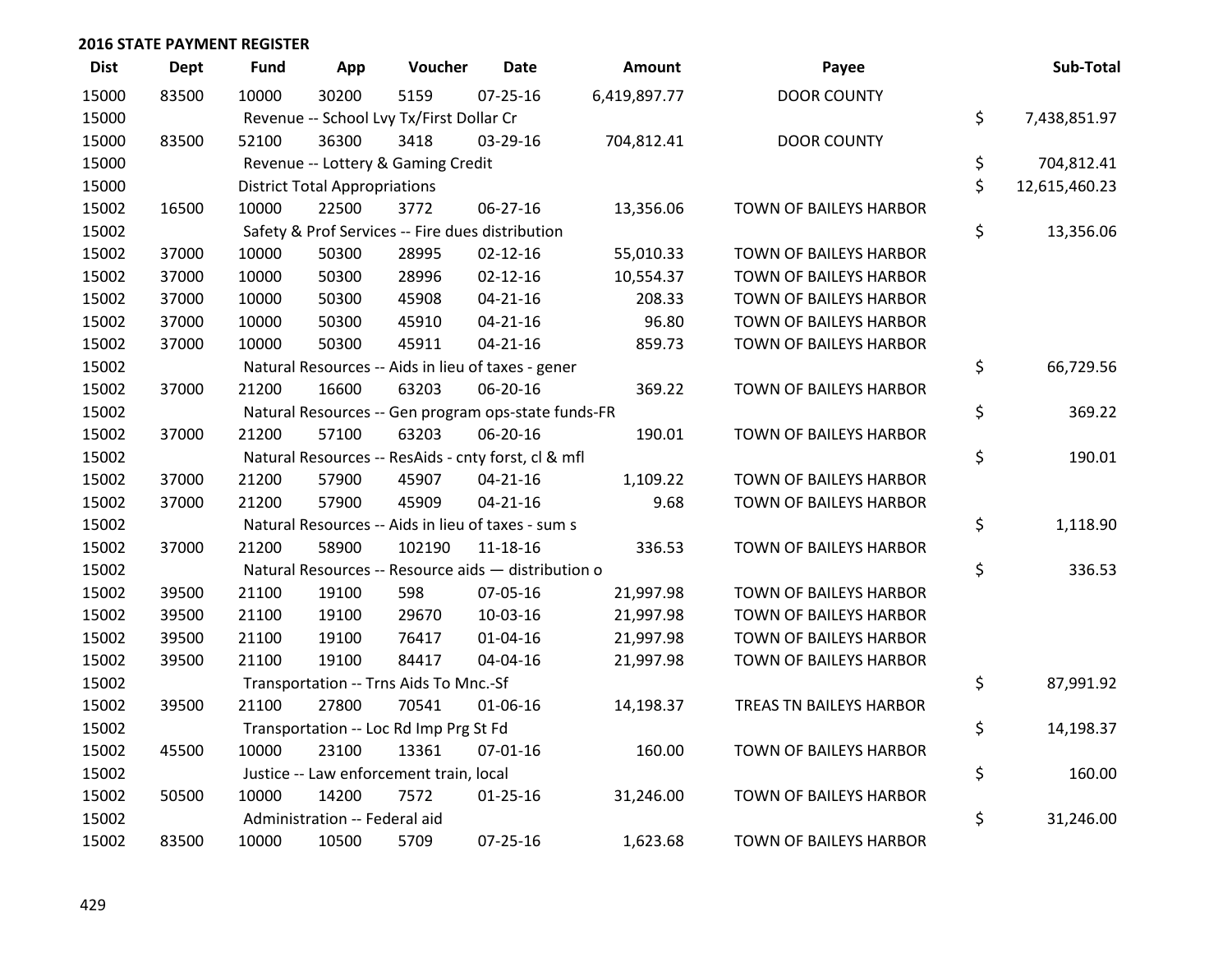| <b>Dist</b> | <b>Dept</b> | <b>Fund</b> | App                                  | Voucher                                          | <b>Date</b>                                         | <b>Amount</b> | Payee                   | Sub-Total        |
|-------------|-------------|-------------|--------------------------------------|--------------------------------------------------|-----------------------------------------------------|---------------|-------------------------|------------------|
| 15002       | 83500       | 10000       | 10500                                | 13229                                            | $11 - 21 - 16$                                      | 9,200.87      | TOWN OF BAILEYS HARBOR  |                  |
| 15002       |             |             |                                      | Revenue -- County and Municipal Aid              |                                                     |               |                         | \$<br>10,824.55  |
| 15002       | 83500       | 10000       | 10900                                | 7663                                             | $07 - 25 - 16$                                      | 248.00        | TOWN OF BAILEYS HARBOR  |                  |
| 15002       |             |             |                                      | Revenue -- State Aid, Tax Exempt Proprty         |                                                     |               |                         | \$<br>248.00     |
| 15002       |             |             | <b>District Total Appropriations</b> |                                                  |                                                     |               |                         | \$<br>226,769.12 |
| 15004       | 16500       | 10000       | 22500                                | 3773                                             | 06-27-16                                            | 3,286.22      | <b>TOWN OF BRUSSELS</b> |                  |
| 15004       |             |             |                                      |                                                  | Safety & Prof Services -- Fire dues distribution    |               |                         | \$<br>3,286.22   |
| 15004       | 37000       | 21200       | 16600                                | 63204                                            | 06-20-16                                            | 837.59        | <b>TOWN OF BRUSSELS</b> |                  |
| 15004       |             |             |                                      |                                                  | Natural Resources -- Gen program ops-state funds-FR |               |                         | \$<br>837.59     |
| 15004       | 37000       | 21200       | 57100                                | 63204                                            | 06-20-16                                            | 381.37        | <b>TOWN OF BRUSSELS</b> |                  |
| 15004       |             |             |                                      |                                                  | Natural Resources -- ResAids - cnty forst, cl & mfl |               |                         | \$<br>381.37     |
| 15004       | 37000       | 21200       | 58900                                | 102191                                           | 11-18-16                                            | 261.27        | <b>TOWN OF BRUSSELS</b> |                  |
| 15004       |             |             |                                      |                                                  | Natural Resources -- Resource aids - distribution o |               |                         | \$<br>261.27     |
| 15004       | 39500       | 21100       | 19100                                | 599                                              | 07-05-16                                            | 28,675.54     | <b>TOWN OF BRUSSELS</b> |                  |
| 15004       | 39500       | 21100       | 19100                                | 29671                                            | 10-03-16                                            | 28,675.56     | <b>TOWN OF BRUSSELS</b> |                  |
| 15004       | 39500       | 21100       | 19100                                | 76418                                            | $01 - 04 - 16$                                      | 28,675.54     | <b>TOWN OF BRUSSELS</b> |                  |
| 15004       | 39500       | 21100       | 19100                                | 84418                                            | 04-04-16                                            | 28,675.54     | <b>TOWN OF BRUSSELS</b> |                  |
| 15004       |             |             |                                      | Transportation -- Trns Aids To Mnc.-Sf           |                                                     |               |                         | \$<br>114,702.18 |
| 15004       | 83500       | 10000       | 10500                                | 5710                                             | $07 - 25 - 16$                                      | 4,783.07      | <b>TOWN OF BRUSSELS</b> |                  |
| 15004       | 83500       | 10000       | 10500                                | 13230                                            | $11 - 21 - 16$                                      | 27,104.07     | <b>TOWN OF BRUSSELS</b> |                  |
| 15004       |             |             |                                      | Revenue -- County and Municipal Aid              |                                                     |               |                         | \$<br>31,887.14  |
| 15004       | 83500       | 10000       | 10900                                | 7664                                             | $07 - 25 - 16$                                      | 92.00         | <b>TOWN OF BRUSSELS</b> |                  |
| 15004       |             |             |                                      | Revenue -- State Aid, Tax Exempt Proprty         |                                                     |               |                         | \$<br>92.00      |
| 15004       |             |             | <b>District Total Appropriations</b> |                                                  |                                                     |               |                         | \$<br>151,447.77 |
| 15006       | 16500       | 10000       | 22500                                | 3774                                             | 06-27-16                                            | 2,069.80      | TOWN OF CLAY BANKS      |                  |
| 15006       |             |             |                                      | Safety & Prof Services -- Fire dues distribution |                                                     |               |                         | \$<br>2,069.80   |
| 15006       | 37000       | 21200       | 16600                                | 63205                                            | 06-20-16                                            | 197.62        | TOWN OF CLAY BANKS      |                  |
| 15006       |             |             |                                      |                                                  | Natural Resources -- Gen program ops-state funds-FR |               |                         | \$<br>197.62     |
| 15006       | 37000       | 21200       | 57100                                | 63205                                            | 06-20-16                                            | 104.80        | TOWN OF CLAY BANKS      |                  |
| 15006       |             |             |                                      |                                                  | Natural Resources -- ResAids - cnty forst, cl & mfl |               |                         | \$<br>104.80     |
| 15006       | 37000       | 21200       | 58900                                | 102192                                           | 11-18-16                                            | 5.53          | TOWN OF CLAY BANKS      |                  |
| 15006       |             |             |                                      |                                                  | Natural Resources -- Resource aids - distribution o |               |                         | \$<br>5.53       |
| 15006       | 39500       | 21100       | 19100                                | 600                                              | 07-05-16                                            | 14,604.76     | TOWN OF CLAY BANKS      |                  |
| 15006       | 39500       | 21100       | 19100                                | 29672                                            | 10-03-16                                            | 14,604.78     | TOWN OF CLAY BANKS      |                  |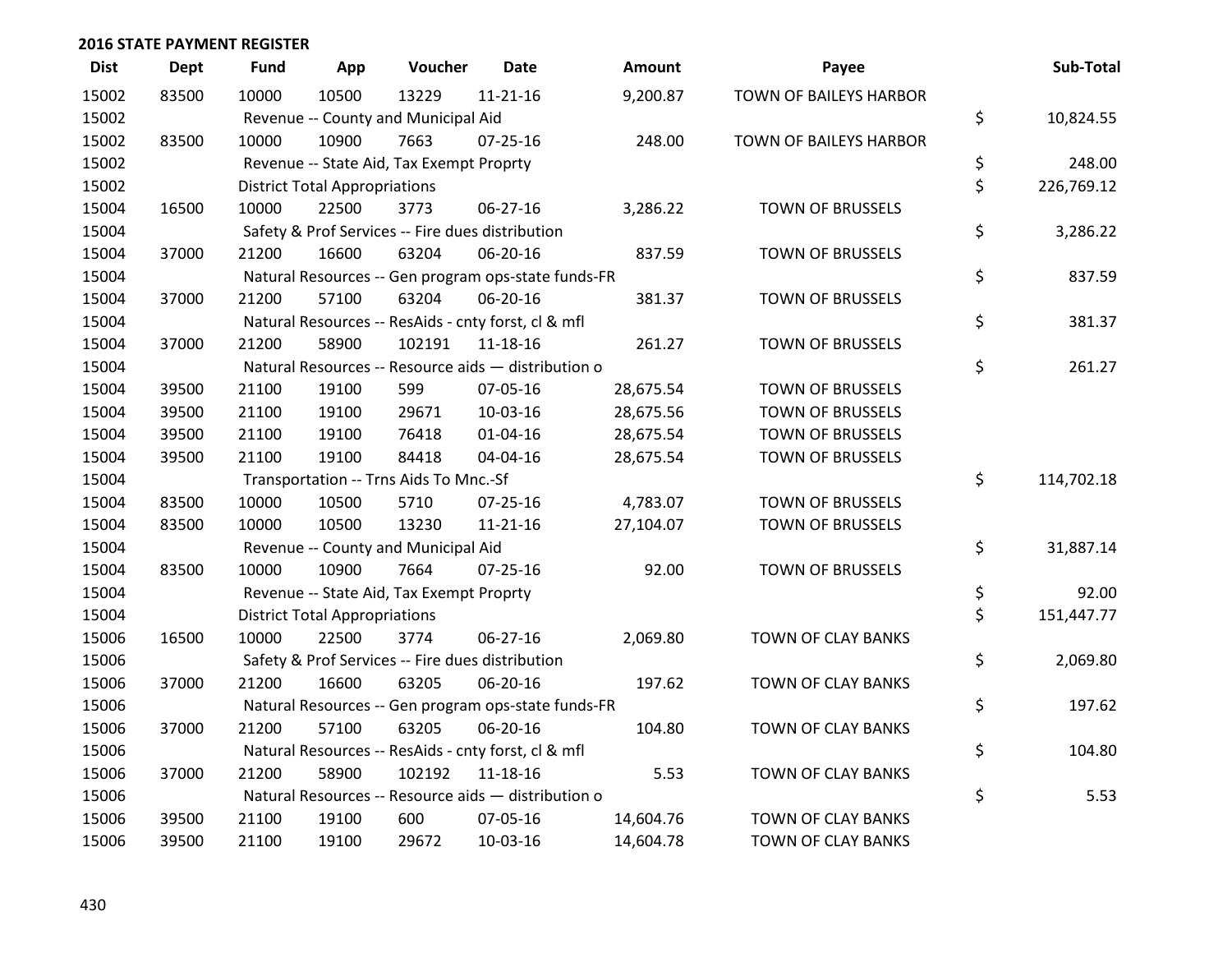| <b>Dist</b> | <b>Dept</b> | <b>Fund</b> | App                                  | Voucher                                  | Date                                                | <b>Amount</b> | Payee                     | Sub-Total        |
|-------------|-------------|-------------|--------------------------------------|------------------------------------------|-----------------------------------------------------|---------------|---------------------------|------------------|
| 15006       | 39500       | 21100       | 19100                                | 76419                                    | $01 - 04 - 16$                                      | 14,604.76     | TOWN OF CLAY BANKS        |                  |
| 15006       | 39500       | 21100       | 19100                                | 84419                                    | 04-04-16                                            | 14,604.76     | TOWN OF CLAY BANKS        |                  |
| 15006       |             |             |                                      | Transportation -- Trns Aids To Mnc.-Sf   |                                                     |               |                           | \$<br>58,419.06  |
| 15006       | 83500       | 10000       | 10500                                | 5711                                     | 07-25-16                                            | 840.27        | TOWN OF CLAY BANKS        |                  |
| 15006       | 83500       | 10000       | 10500                                | 13231                                    | $11 - 21 - 16$                                      | 4,761.51      | TOWN OF CLAY BANKS        |                  |
| 15006       |             |             |                                      | Revenue -- County and Municipal Aid      |                                                     |               |                           | \$<br>5,601.78   |
| 15006       | 83500       | 10000       | 10900                                | 7665                                     | $07 - 25 - 16$                                      | 22.00         | TOWN OF CLAY BANKS        |                  |
| 15006       |             |             |                                      | Revenue -- State Aid, Tax Exempt Proprty |                                                     |               |                           | \$<br>22.00      |
| 15006       |             |             | <b>District Total Appropriations</b> |                                          |                                                     |               |                           | \$<br>66,420.59  |
| 15008       | 16500       | 10000       | 22500                                | 3775                                     | 06-27-16                                            | 16,828.43     | TOWN OF EGG HARBOR        |                  |
| 15008       |             |             |                                      |                                          | Safety & Prof Services -- Fire dues distribution    |               |                           | \$<br>16,828.43  |
| 15008       | 37000       | 21200       | 16600                                | 63206                                    | 06-20-16                                            | 508.12        | <b>TOWN OF EGG HARBOR</b> |                  |
| 15008       |             |             |                                      |                                          | Natural Resources -- Gen program ops-state funds-FR |               |                           | \$<br>508.12     |
| 15008       | 37000       | 21200       | 57100                                | 63206                                    | 06-20-16                                            | 402.87        | TOWN OF EGG HARBOR        |                  |
| 15008       |             |             |                                      |                                          | Natural Resources -- ResAids - cnty forst, cl & mfl |               |                           | \$<br>402.87     |
| 15008       | 37000       | 21200       | 58900                                | 102193                                   | 11-18-16                                            | 871.77        | TOWN OF EGG HARBOR        |                  |
| 15008       |             |             |                                      |                                          | Natural Resources -- Resource aids - distribution o |               |                           | \$<br>871.77     |
| 15008       | 39500       | 21100       | 19100                                | 601                                      | 07-05-16                                            | 31,125.27     | TOWN OF EGG HARBOR        |                  |
| 15008       | 39500       | 21100       | 19100                                | 29673                                    | 10-03-16                                            | 31,125.27     | TOWN OF EGG HARBOR        |                  |
| 15008       | 39500       | 21100       | 19100                                | 76420                                    | 01-04-16                                            | 31,125.27     | TOWN OF EGG HARBOR        |                  |
| 15008       | 39500       | 21100       | 19100                                | 84420                                    | 04-04-16                                            | 31,125.27     | TOWN OF EGG HARBOR        |                  |
| 15008       |             |             |                                      | Transportation -- Trns Aids To Mnc.-Sf   |                                                     |               |                           | \$<br>124,501.08 |
| 15008       | 83500       | 10000       | 10500                                | 5712                                     | $07 - 25 - 16$                                      | 2,122.35      | TOWN OF EGG HARBOR        |                  |
| 15008       | 83500       | 10000       | 10500                                | 13232                                    | $11 - 21 - 16$                                      | 11,598.77     | TOWN OF EGG HARBOR        |                  |
| 15008       |             |             |                                      | Revenue -- County and Municipal Aid      |                                                     |               |                           | \$<br>13,721.12  |
| 15008       | 83500       | 10000       | 10900                                | 7666                                     | $07 - 25 - 16$                                      | 174.00        | TOWN OF EGG HARBOR        |                  |
| 15008       |             |             |                                      | Revenue -- State Aid, Tax Exempt Proprty |                                                     |               |                           | \$<br>174.00     |
| 15008       | 83500       | 10000       | 11000                                | 13232                                    | $11 - 21 - 16$                                      | 439.59        | TOWN OF EGG HARBOR        |                  |
| 15008       |             |             |                                      | Revenue -- Public Utility Distribution   |                                                     |               |                           | \$<br>439.59     |
| 15008       | 83500       | 52100       | 36300                                | 3015                                     | 03-29-16                                            | 1,688.90      | TOWN OF EGG HARBOR        |                  |
| 15008       |             |             |                                      | Revenue -- Lottery & Gaming Credit       |                                                     |               |                           | \$<br>1,688.90   |
| 15008       |             |             | <b>District Total Appropriations</b> |                                          |                                                     |               |                           | \$<br>159,135.88 |
| 15010       | 16500       | 10000       | 22500                                | 3776                                     | 06-27-16                                            | 3,513.78      | TOWN OF FORESTVILLE       |                  |
| 15010       |             |             |                                      |                                          | Safety & Prof Services -- Fire dues distribution    |               |                           | \$<br>3,513.78   |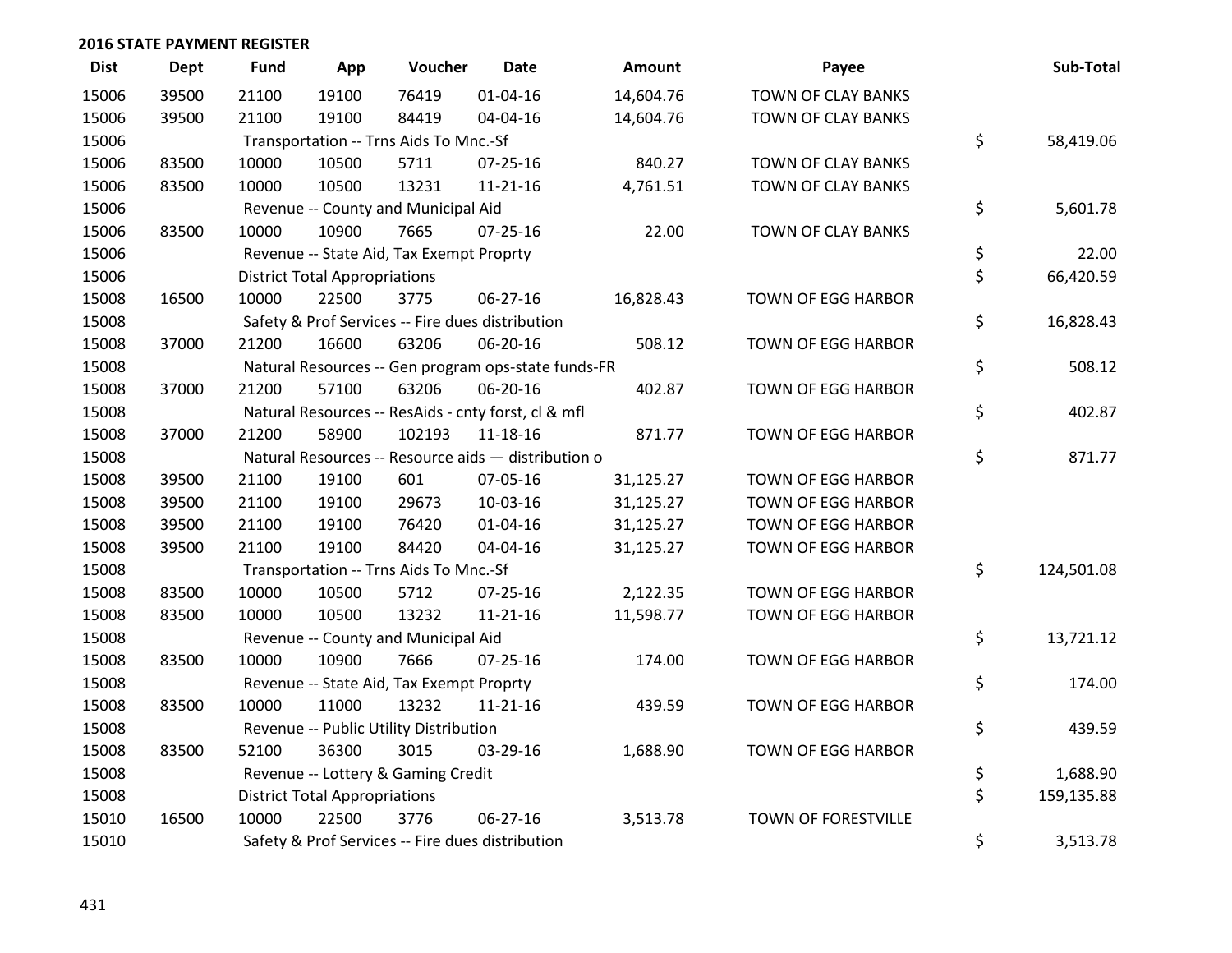| <b>Dist</b> | <b>Dept</b> | <b>Fund</b> | App                                  | Voucher                                             | <b>Date</b>    | Amount    | Payee                  | Sub-Total        |
|-------------|-------------|-------------|--------------------------------------|-----------------------------------------------------|----------------|-----------|------------------------|------------------|
| 15010       | 37000       | 10000       | 50300                                | 47047                                               | $04 - 21 - 16$ | 52.18     | TOWN OF FORESTVILLE    |                  |
| 15010       |             |             |                                      | Natural Resources -- Aids in lieu of taxes - gener  |                |           |                        | \$<br>52.18      |
| 15010       | 37000       | 21200       | 16600                                | 63207                                               | 06-20-16       | 445.80    | TOWN OF FORESTVILLE    |                  |
| 15010       |             |             |                                      | Natural Resources -- Gen program ops-state funds-FR |                |           |                        | \$<br>445.80     |
| 15010       | 37000       | 21200       | 57100                                | 63207                                               | 06-20-16       | 206.72    | TOWN OF FORESTVILLE    |                  |
| 15010       |             |             |                                      | Natural Resources -- ResAids - cnty forst, cl & mfl |                |           |                        | \$<br>206.72     |
| 15010       | 37000       | 21200       | 58900                                | 102194                                              | 11-18-16       | 48.42     | TOWN OF FORESTVILLE    |                  |
| 15010       |             |             |                                      | Natural Resources -- Resource aids - distribution o |                |           |                        | \$<br>48.42      |
| 15010       | 39500       | 21100       | 19100                                | 602                                                 | 07-05-16       | 25,097.29 | TOWN OF FORESTVILLE    |                  |
| 15010       | 39500       | 21100       | 19100                                | 29674                                               | 10-03-16       | 25,097.31 | TOWN OF FORESTVILLE    |                  |
| 15010       | 39500       | 21100       | 19100                                | 76421                                               | 01-04-16       | 25,097.29 | TOWN OF FORESTVILLE    |                  |
| 15010       | 39500       | 21100       | 19100                                | 84421                                               | 04-04-16       | 25,097.29 | TOWN OF FORESTVILLE    |                  |
| 15010       |             |             |                                      | Transportation -- Trns Aids To Mnc.-Sf              |                |           |                        | \$<br>100,389.18 |
| 15010       | 83500       | 10000       | 10500                                | 5713                                                | 07-25-16       | 6,696.85  | TOWN OF FORESTVILLE    |                  |
| 15010       | 83500       | 10000       | 10500                                | 13233                                               | $11 - 21 - 16$ | 37,887.34 | TOWN OF FORESTVILLE    |                  |
| 15010       |             |             |                                      | Revenue -- County and Municipal Aid                 |                |           |                        | \$<br>44,584.19  |
| 15010       | 83500       | 10000       | 10900                                | 7667                                                | $07 - 25 - 16$ | 19.00     | TOWN OF FORESTVILLE    |                  |
| 15010       |             |             |                                      | Revenue -- State Aid, Tax Exempt Proprty            |                |           |                        | \$<br>19.00      |
| 15010       | 83500       | 10000       | 11000                                | 13233                                               | $11 - 21 - 16$ | 61.93     | TOWN OF FORESTVILLE    |                  |
| 15010       |             |             |                                      | Revenue -- Public Utility Distribution              |                |           |                        | \$<br>61.93      |
| 15010       |             |             | <b>District Total Appropriations</b> |                                                     |                |           |                        | \$<br>149,321.20 |
| 15012       | 16500       | 10000       | 22500                                | 3777                                                | 06-27-16       | 6,262.15  | <b>TOWN OF GARDNER</b> |                  |
| 15012       |             |             |                                      | Safety & Prof Services -- Fire dues distribution    |                |           |                        | \$<br>6,262.15   |
| 15012       | 37000       | 10000       | 50300                                | 28929                                               | $02 - 12 - 16$ | 17,022.62 | <b>TOWN OF GARDNER</b> |                  |
| 15012       | 37000       | 10000       | 50300                                | 28930                                               | $02 - 12 - 16$ | 1,656.68  | <b>TOWN OF GARDNER</b> |                  |
| 15012       | 37000       | 10000       | 50300                                | 45751                                               | $04 - 21 - 16$ | 168.70    | <b>TOWN OF GARDNER</b> |                  |
| 15012       |             |             |                                      | Natural Resources -- Aids in lieu of taxes - gener  |                |           |                        | \$<br>18,848.00  |
| 15012       | 37000       | 21200       | 16600                                | 63208                                               | 06-20-16       | 987.56    | <b>TOWN OF GARDNER</b> |                  |
| 15012       |             |             |                                      | Natural Resources -- Gen program ops-state funds-FR |                |           |                        | \$<br>987.56     |
| 15012       | 37000       | 21200       | 57100                                | 63208                                               | 06-20-16       | 495.83    | <b>TOWN OF GARDNER</b> |                  |
| 15012       |             |             |                                      | Natural Resources -- ResAids - cnty forst, cl & mfl |                |           |                        | \$<br>495.83     |
| 15012       | 37000       | 21200       | 57900                                | 45750                                               | $04 - 21 - 16$ | 718.91    | <b>TOWN OF GARDNER</b> |                  |
| 15012       |             |             |                                      | Natural Resources -- Aids in lieu of taxes - sum s  |                |           |                        | \$<br>718.91     |
| 15012       | 37000       | 21200       | 58900                                | 102195                                              | 11-18-16       | 40.06     | <b>TOWN OF GARDNER</b> |                  |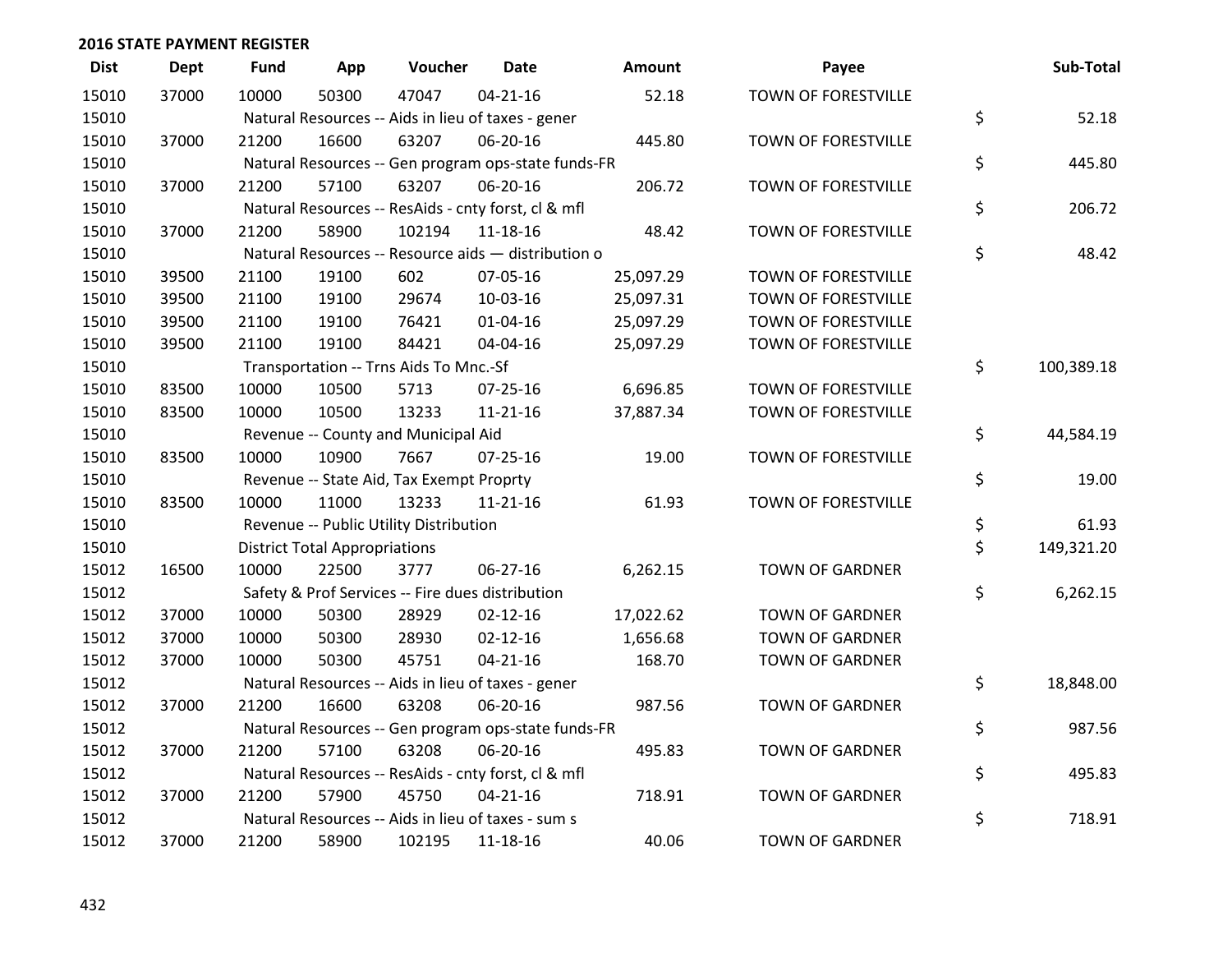| <b>Dist</b> | <b>Dept</b> | <b>Fund</b> | App                                  | Voucher                                  | Date                                                | Amount    | Payee                    | Sub-Total        |
|-------------|-------------|-------------|--------------------------------------|------------------------------------------|-----------------------------------------------------|-----------|--------------------------|------------------|
| 15012       |             |             |                                      |                                          | Natural Resources -- Resource aids - distribution o |           |                          | \$<br>40.06      |
| 15012       | 39500       | 21100       | 19100                                | 603                                      | 07-05-16                                            | 27,013.03 | <b>TOWN OF GARDNER</b>   |                  |
| 15012       | 39500       | 21100       | 19100                                | 29675                                    | 10-03-16                                            | 27,013.05 | <b>TOWN OF GARDNER</b>   |                  |
| 15012       | 39500       | 21100       | 19100                                | 76422                                    | $01 - 04 - 16$                                      | 27,013.03 | <b>TOWN OF GARDNER</b>   |                  |
| 15012       | 39500       | 21100       | 19100                                | 84422                                    | 04-04-16                                            | 27,013.03 | <b>TOWN OF GARDNER</b>   |                  |
| 15012       |             |             |                                      | Transportation -- Trns Aids To Mnc.-Sf   |                                                     |           |                          | \$<br>108,052.14 |
| 15012       | 83500       | 10000       | 10500                                | 5714                                     | $07 - 25 - 16$                                      | 1,869.03  | <b>TOWN OF GARDNER</b>   |                  |
| 15012       | 83500       | 10000       | 10500                                | 13234                                    | $11 - 21 - 16$                                      | 10,591.19 | <b>TOWN OF GARDNER</b>   |                  |
| 15012       |             |             |                                      | Revenue -- County and Municipal Aid      |                                                     |           |                          | \$<br>12,460.22  |
| 15012       | 83500       | 10000       | 10900                                | 7668                                     | $07 - 25 - 16$                                      | 2.00      | <b>TOWN OF GARDNER</b>   |                  |
| 15012       |             |             |                                      | Revenue -- State Aid, Tax Exempt Proprty |                                                     |           |                          | \$<br>2.00       |
| 15012       |             |             | <b>District Total Appropriations</b> |                                          |                                                     |           |                          | \$<br>147,866.87 |
| 15014       | 16500       | 10000       | 22500                                | 3778                                     | 06-27-16                                            | 21,832.64 | <b>TOWN OF GIBRALTAR</b> |                  |
| 15014       |             |             |                                      |                                          | Safety & Prof Services -- Fire dues distribution    |           |                          | \$<br>21,832.64  |
| 15014       | 37000       | 10000       | 50300                                | 28810                                    | $02 - 12 - 16$                                      | 5,124.49  | <b>TOWN OF GIBRALTAR</b> |                  |
| 15014       | 37000       | 10000       | 50300                                | 45356                                    | $04 - 21 - 16$                                      | 92.13     | <b>TOWN OF GIBRALTAR</b> |                  |
| 15014       |             |             |                                      |                                          | Natural Resources -- Aids in lieu of taxes - gener  |           |                          | \$<br>5,216.62   |
| 15014       | 37000       | 21200       | 16600                                | 63209                                    | 06-20-16                                            | 798.72    | <b>TOWN OF GIBRALTAR</b> |                  |
| 15014       |             |             |                                      |                                          | Natural Resources -- Gen program ops-state funds-FR |           |                          | \$<br>798.72     |
| 15014       | 37000       | 21200       | 57100                                | 63209                                    | 06-20-16                                            | 599.84    | <b>TOWN OF GIBRALTAR</b> |                  |
| 15014       |             |             |                                      |                                          | Natural Resources -- ResAids - cnty forst, cl & mfl |           |                          | \$<br>599.84     |
| 15014       | 37000       | 21200       | 57900                                | 45357                                    | $04 - 21 - 16$                                      | 3,311.22  | <b>TOWN OF GIBRALTAR</b> |                  |
| 15014       |             |             |                                      |                                          | Natural Resources -- Aids in lieu of taxes - sum s  |           |                          | \$<br>3,311.22   |
| 15014       | 39500       | 21100       | 19100                                | 604                                      | 07-05-16                                            | 27,976.41 | <b>TOWN OF GIBRALTAR</b> |                  |
| 15014       | 39500       | 21100       | 19100                                | 29676                                    | 10-03-16                                            | 27,976.41 | <b>TOWN OF GIBRALTAR</b> |                  |
| 15014       | 39500       | 21100       | 19100                                | 76423                                    | 01-04-16                                            | 27,976.41 | <b>TOWN OF GIBRALTAR</b> |                  |
| 15014       | 39500       | 21100       | 19100                                | 84423                                    | 04-04-16                                            | 27,976.41 | <b>TOWN OF GIBRALTAR</b> |                  |
| 15014       |             |             |                                      | Transportation -- Trns Aids To Mnc.-Sf   |                                                     |           |                          | \$<br>111,905.64 |
| 15014       | 45500       | 10000       | 23100                                | 18542                                    | $10-31-16$                                          | 320.00    | <b>TOWN OF GIBRALTAR</b> |                  |
| 15014       |             |             |                                      | Justice -- Law enforcement train, local  |                                                     |           |                          | \$<br>320.00     |
| 15014       | 83500       | 10000       | 10500                                | 5715                                     | 07-25-16                                            | 1,939.24  | <b>TOWN OF GIBRALTAR</b> |                  |
| 15014       | 83500       | 10000       | 10500                                | 13235                                    | $11 - 21 - 16$                                      | 10,989.05 | <b>TOWN OF GIBRALTAR</b> |                  |
| 15014       |             |             |                                      | Revenue -- County and Municipal Aid      |                                                     |           |                          | \$<br>12,928.29  |
| 15014       | 83500       | 10000       | 10900                                | 7669                                     | 07-25-16                                            | 510.00    | <b>TOWN OF GIBRALTAR</b> |                  |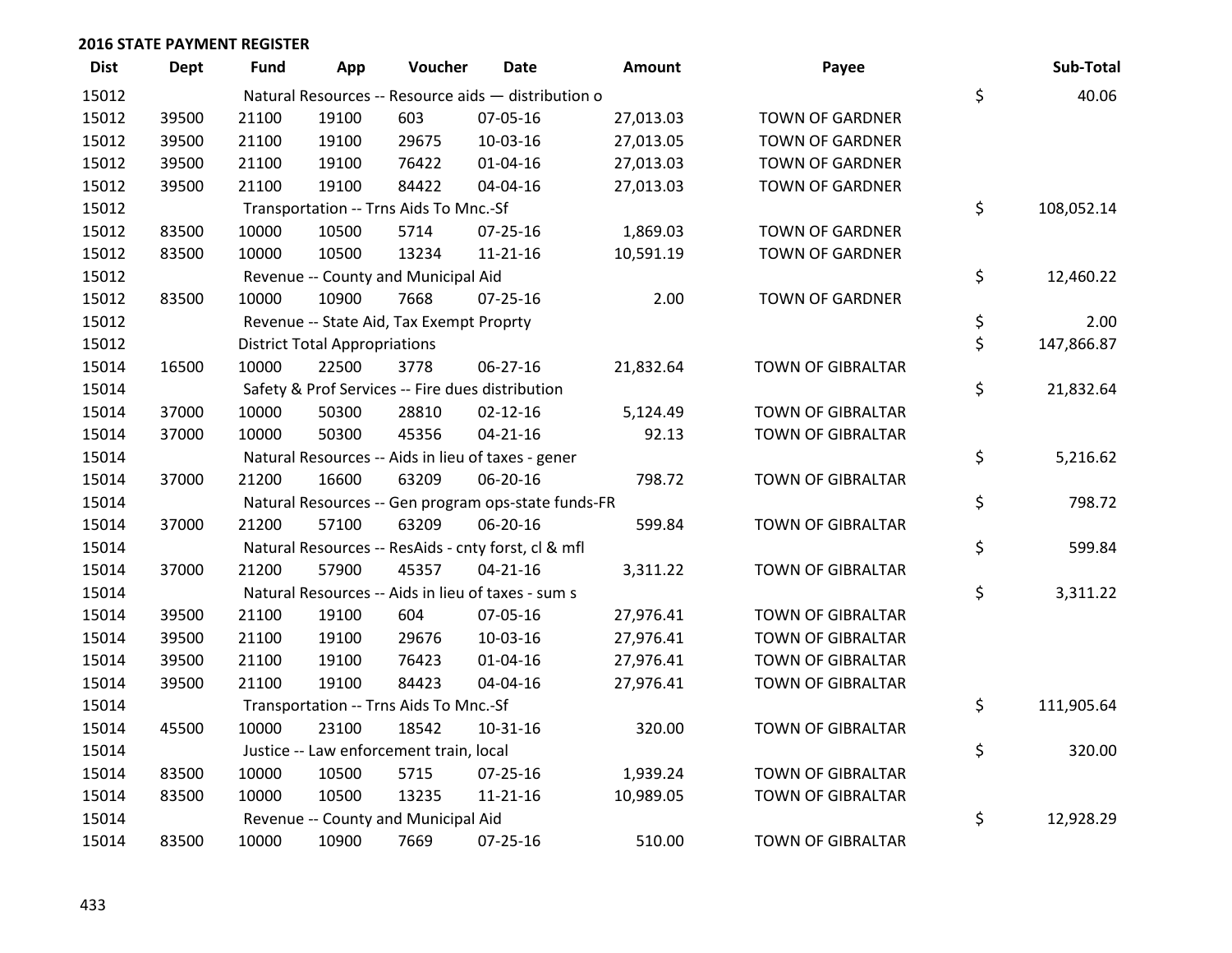| <b>Dist</b> | <b>Dept</b> | Fund  | App                                  | Voucher                                             | Date           | <b>Amount</b> | Payee                    | Sub-Total        |
|-------------|-------------|-------|--------------------------------------|-----------------------------------------------------|----------------|---------------|--------------------------|------------------|
| 15014       |             |       |                                      | Revenue -- State Aid, Tax Exempt Proprty            |                |               |                          | \$<br>510.00     |
| 15014       | 83500       | 10000 | 50100                                | 2489                                                | $01-29-16$     | 3,647.62      | <b>TOWN OF GIBRALTAR</b> |                  |
| 15014       |             |       |                                      | Revenue -- Payments for municipal svcs              |                |               |                          | \$<br>3,647.62   |
| 15014       |             |       | <b>District Total Appropriations</b> |                                                     |                |               |                          | \$<br>161,070.59 |
| 15016       | 16500       | 10000 | 22500                                | 3779                                                | 06-27-16       | 6,366.05      | TOWN OF JACKSONPORT      |                  |
| 15016       |             |       |                                      | Safety & Prof Services -- Fire dues distribution    |                |               |                          | \$<br>6,366.05   |
| 15016       | 37000       | 21200 | 16600                                | 63210                                               | 06-20-16       | 766.52        | TOWN OF JACKSONPORT      |                  |
| 15016       |             |       |                                      | Natural Resources -- Gen program ops-state funds-FR |                |               |                          | \$<br>766.52     |
| 15016       | 37000       | 21200 | 57100                                | 63210                                               | 06-20-16       | 411.76        | TOWN OF JACKSONPORT      |                  |
| 15016       |             |       |                                      | Natural Resources -- ResAids - cnty forst, cl & mfl |                |               |                          | \$<br>411.76     |
| 15016       | 39500       | 21100 | 19100                                | 605                                                 | 07-05-16       | 25,862.49     | TOWN OF JACKSONPORT      |                  |
| 15016       | 39500       | 21100 | 19100                                | 29677                                               | 10-03-16       | 25,862.49     | TOWN OF JACKSONPORT      |                  |
| 15016       | 39500       | 21100 | 19100                                | 76424                                               | 01-04-16       | 25,862.49     | TOWN OF JACKSONPORT      |                  |
| 15016       | 39500       | 21100 | 19100                                | 84424                                               | 04-04-16       | 25,862.49     | TOWN OF JACKSONPORT      |                  |
| 15016       |             |       |                                      | Transportation -- Trns Aids To Mnc.-Sf              |                |               |                          | \$<br>103,449.96 |
| 15016       | 83500       | 10000 | 10500                                | 5716                                                | $07 - 25 - 16$ | 1,454.39      | TOWN OF JACKSONPORT      |                  |
| 15016       | 83500       | 10000 | 10500                                | 13236                                               | $11 - 21 - 16$ | 8,243.61      | TOWN OF JACKSONPORT      |                  |
| 15016       |             |       |                                      | Revenue -- County and Municipal Aid                 |                |               |                          | \$<br>9,698.00   |
| 15016       | 83500       | 10000 | 10900                                | 7670                                                | $07 - 25 - 16$ | 40.00         | TOWN OF JACKSONPORT      |                  |
| 15016       |             |       |                                      | Revenue -- State Aid, Tax Exempt Proprty            |                |               |                          | \$<br>40.00      |
| 15016       |             |       | <b>District Total Appropriations</b> |                                                     |                |               |                          | \$<br>120,732.29 |
| 15018       | 16500       | 10000 | 22500                                | 3780                                                | 06-27-16       | 25,536.75     | TOWN OF LIBERTY GROVE    |                  |
| 15018       |             |       |                                      | Safety & Prof Services -- Fire dues distribution    |                |               |                          | \$<br>25,536.75  |
| 15018       | 37000       | 10000 | 50300                                | 29185                                               | $02 - 12 - 16$ | 8,575.52      | TOWN OF LIBERTY GROVE    |                  |
| 15018       | 37000       | 10000 | 50300                                | 29186                                               | $02 - 12 - 16$ | 8,250.23      | TOWN OF LIBERTY GROVE    |                  |
| 15018       | 37000       | 10000 | 50300                                | 46501                                               | $04 - 21 - 16$ | 70.00         | TOWN OF LIBERTY GROVE    |                  |
| 15018       | 37000       | 10000 | 50300                                | 46502                                               | $04 - 21 - 16$ | 3,231.72      | TOWN OF LIBERTY GROVE    |                  |
| 15018       |             |       |                                      | Natural Resources -- Aids in lieu of taxes - gener  |                |               |                          | \$<br>20,127.47  |
| 15018       | 37000       | 21200 | 16600                                | 63211                                               | 06-20-16       | 595.82        | TOWN OF LIBERTY GROVE    |                  |
| 15018       |             |       |                                      | Natural Resources -- Gen program ops-state funds-FR |                |               |                          | \$<br>595.82     |
| 15018       | 37000       | 21200 | 57100                                | 63211                                               | 06-20-16       | 345.21        | TOWN OF LIBERTY GROVE    |                  |
| 15018       |             |       |                                      | Natural Resources -- ResAids - cnty forst, cl & mfl |                |               |                          | \$<br>345.21     |
| 15018       | 37000       | 21200 | 57900                                | 46503                                               | $04 - 21 - 16$ | 191.04        | TOWN OF LIBERTY GROVE    |                  |
| 15018       | 37000       | 21200 | 57900                                | 46504                                               | $04 - 21 - 16$ | 177.71        | TOWN OF LIBERTY GROVE    |                  |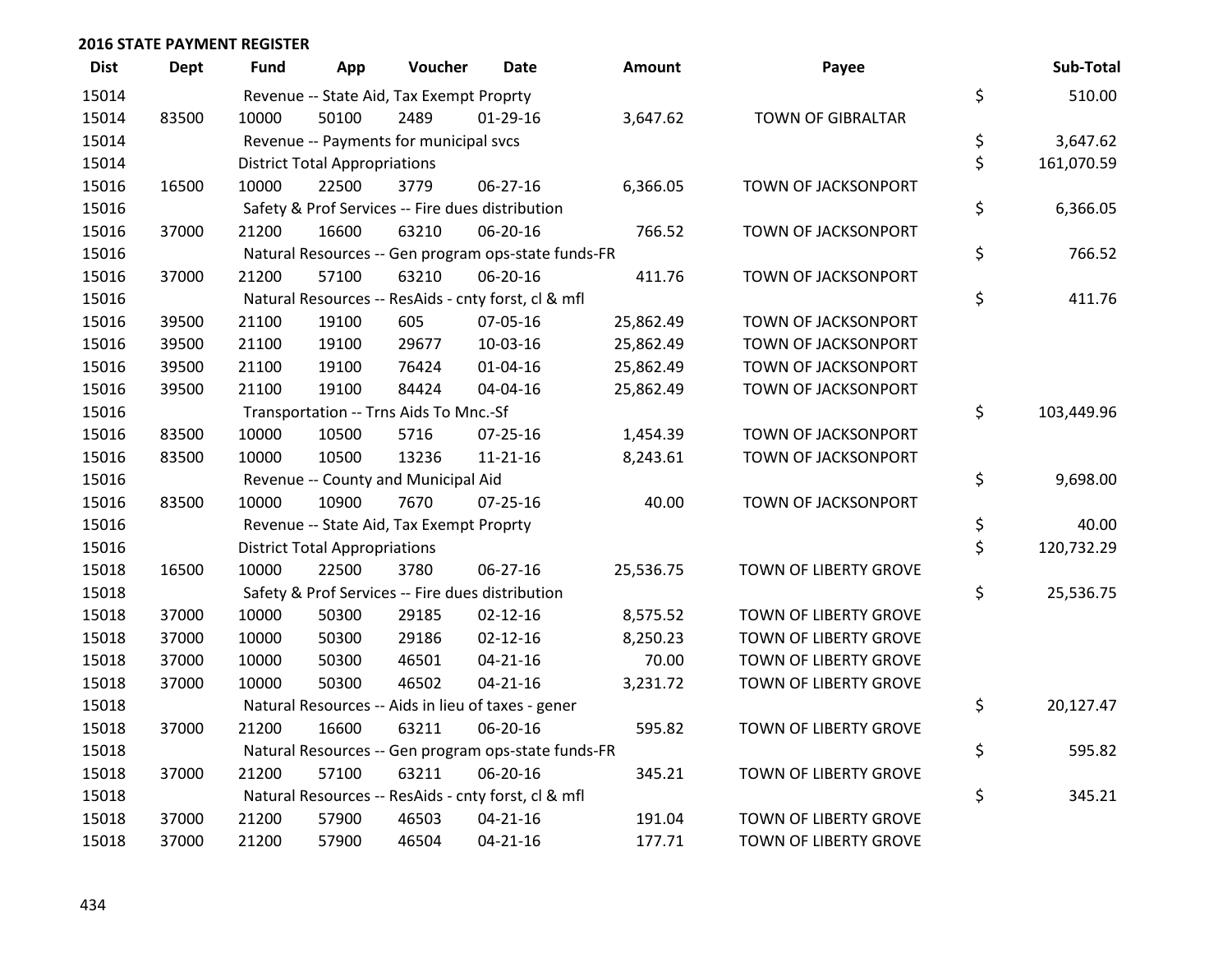| <b>Dist</b> | <b>Dept</b> | Fund  | App                                  | Voucher                                  | <b>Date</b>                                         | <b>Amount</b> | Payee                        | Sub-Total        |
|-------------|-------------|-------|--------------------------------------|------------------------------------------|-----------------------------------------------------|---------------|------------------------------|------------------|
| 15018       |             |       |                                      |                                          | Natural Resources -- Aids in lieu of taxes - sum s  |               |                              | \$<br>368.75     |
| 15018       | 39500       | 21100 | 19100                                | 606                                      | 07-05-16                                            | 55,875.75     | <b>TOWN OF LIBERTY GROVE</b> |                  |
| 15018       | 39500       | 21100 | 19100                                | 29678                                    | 10-03-16                                            | 55,875.75     | TOWN OF LIBERTY GROVE        |                  |
| 15018       | 39500       | 21100 | 19100                                | 76425                                    | $01 - 04 - 16$                                      | 55,875.75     | TOWN OF LIBERTY GROVE        |                  |
| 15018       | 39500       | 21100 | 19100                                | 84425                                    | 04-04-16                                            | 55,875.75     | TOWN OF LIBERTY GROVE        |                  |
| 15018       |             |       |                                      | Transportation -- Trns Aids To Mnc.-Sf   |                                                     |               |                              | \$<br>223,503.00 |
| 15018       | 83500       | 10000 | 10500                                | 5717                                     | $07 - 25 - 16$                                      | 3,064.58      | TOWN OF LIBERTY GROVE        |                  |
| 15018       | 83500       | 10000 | 10500                                | 13237                                    | $11 - 21 - 16$                                      | 17,158.83     | TOWN OF LIBERTY GROVE        |                  |
| 15018       |             |       |                                      | Revenue -- County and Municipal Aid      |                                                     |               |                              | \$<br>20,223.41  |
| 15018       | 83500       | 10000 | 10900                                | 7671                                     | $07 - 25 - 16$                                      | 274.00        | TOWN OF LIBERTY GROVE        |                  |
| 15018       |             |       |                                      | Revenue -- State Aid, Tax Exempt Proprty |                                                     |               |                              | \$<br>274.00     |
| 15018       | 83500       | 10000 | 11000                                | 13237                                    | $11 - 21 - 16$                                      | 204.78        | TOWN OF LIBERTY GROVE        |                  |
| 15018       |             |       |                                      | Revenue -- Public Utility Distribution   |                                                     |               |                              | \$<br>204.78     |
| 15018       | 83500       | 10000 | 50100                                | 2490                                     | $01-29-16$                                          | 595.60        | TOWN OF LIBERTY GROVE        |                  |
| 15018       |             |       |                                      | Revenue -- Payments for municipal svcs   |                                                     |               |                              | \$<br>595.60     |
| 15018       |             |       | <b>District Total Appropriations</b> |                                          |                                                     |               |                              | \$<br>291,774.79 |
| 15020       | 16500       | 10000 | 22500                                | 3781                                     | 06-27-16                                            | 10,674.33     | NASEWAUPEE, TOWN OF          |                  |
| 15020       |             |       |                                      |                                          | Safety & Prof Services -- Fire dues distribution    |               |                              | \$<br>10,674.33  |
| 15020       | 37000       | 10000 | 50300                                | 28793                                    | $02 - 12 - 16$                                      | 610.92        | NASEWAUPEE, TOWN OF          |                  |
| 15020       | 37000       | 10000 | 50300                                | 45292                                    | $04 - 21 - 16$                                      | 296.87        | NASEWAUPEE, TOWN OF          |                  |
| 15020       |             |       |                                      |                                          | Natural Resources -- Aids in lieu of taxes - gener  |               |                              | \$<br>907.79     |
| 15020       | 37000       | 21200 | 16600                                | 63212                                    | 06-20-16                                            | 555.65        | NASEWAUPEE, TOWN OF          |                  |
| 15020       |             |       |                                      |                                          | Natural Resources -- Gen program ops-state funds-FR |               |                              | \$<br>555.65     |
| 15020       | 37000       | 21200 | 57100                                | 63212                                    | 06-20-16                                            | 250.09        | NASEWAUPEE, TOWN OF          |                  |
| 15020       |             |       |                                      |                                          | Natural Resources -- ResAids - cnty forst, cl & mfl |               |                              | \$<br>250.09     |
| 15020       | 37000       | 21200 | 57900                                | 45291                                    | $04 - 21 - 16$                                      | 918.34        | NASEWAUPEE, TOWN OF          |                  |
| 15020       |             |       |                                      |                                          | Natural Resources -- Aids in lieu of taxes - sum s  |               |                              | \$<br>918.34     |
| 15020       | 39500       | 21100 | 19100                                | 607                                      | 07-05-16                                            | 36,101.79     | NASEWAUPEE, TOWN OF          |                  |
| 15020       | 39500       | 21100 | 19100                                | 29679                                    | 10-03-16                                            | 36,101.79     | NASEWAUPEE, TOWN OF          |                  |
| 15020       | 39500       | 21100 | 19100                                | 76426                                    | $01 - 04 - 16$                                      | 36,101.79     | TOWN OF NASEWAUPEE           |                  |
| 15020       | 39500       | 21100 | 19100                                | 84426                                    | 04-04-16                                            | 36,101.79     | TOWN OF NASEWAUPEE           |                  |
| 15020       |             |       |                                      | Transportation -- Trns Aids To Mnc.-Sf   |                                                     |               |                              | \$<br>144,407.16 |
| 15020       | 83500       | 10000 | 10500                                | 5718                                     | $07 - 25 - 16$                                      | 3,661.90      | NASEWAUPEE, TOWN OF          |                  |
| 15020       | 83500       | 10000 | 10500                                | 13238                                    | $11 - 21 - 16$                                      | 19,154.89     | NASEWAUPEE, TOWN OF          |                  |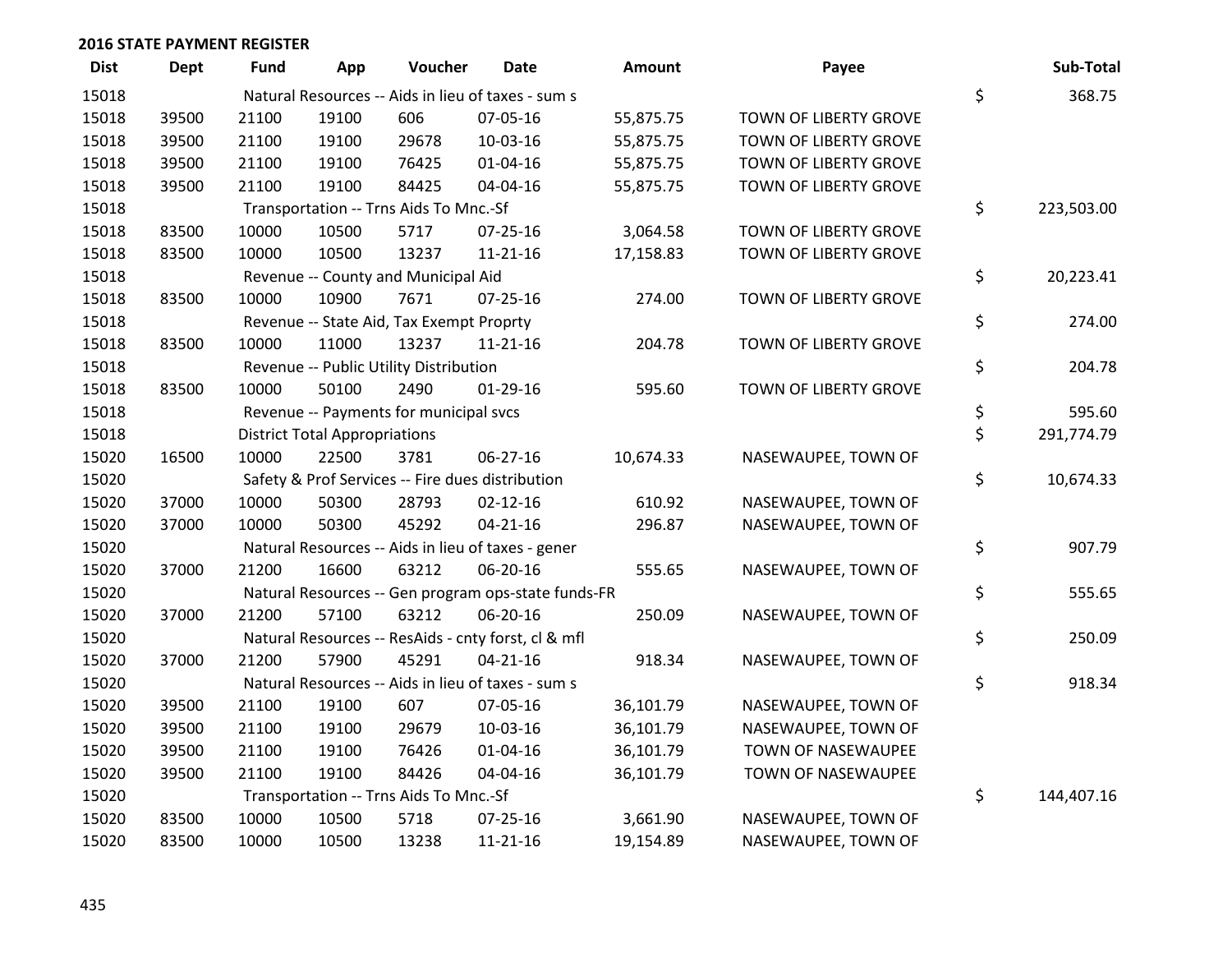| <b>Dist</b> | <b>Dept</b> | Fund  | App                                  | Voucher                                             | <b>Date</b>    | <b>Amount</b> | Payee               | Sub-Total        |
|-------------|-------------|-------|--------------------------------------|-----------------------------------------------------|----------------|---------------|---------------------|------------------|
| 15020       |             |       |                                      | Revenue -- County and Municipal Aid                 |                |               |                     | \$<br>22,816.79  |
| 15020       | 83500       | 10000 | 10900                                | 7672                                                | $07 - 25 - 16$ | 127.00        | NASEWAUPEE, TOWN OF |                  |
| 15020       |             |       |                                      | Revenue -- State Aid, Tax Exempt Proprty            |                |               |                     | \$<br>127.00     |
| 15020       | 83500       | 10000 | 11000                                | 13238                                               | $11 - 21 - 16$ | 1,619.09      | NASEWAUPEE, TOWN OF |                  |
| 15020       |             |       |                                      | Revenue -- Public Utility Distribution              |                |               |                     | \$<br>1,619.09   |
| 15020       | 83500       | 10000 | 50100                                | 2491                                                | $01-29-16$     | 641.57        | NASEWAUPEE, TOWN OF |                  |
| 15020       |             |       |                                      | Revenue -- Payments for municipal svcs              |                |               |                     | \$<br>641.57     |
| 15020       | 83500       | 52100 | 36300                                | 3016                                                | 03-29-16       | 291.04        | NASEWAUPEE, TOWN OF |                  |
| 15020       |             |       |                                      | Revenue -- Lottery & Gaming Credit                  |                |               |                     | \$<br>291.04     |
| 15020       |             |       | <b>District Total Appropriations</b> |                                                     |                |               |                     | \$<br>183,208.85 |
| 15022       | 16500       | 10000 | 22500                                | 3782                                                | 06-27-16       | 20,084.43     | TOWN OF SEVASTOPOL  |                  |
| 15022       |             |       |                                      | Safety & Prof Services -- Fire dues distribution    |                |               |                     | \$<br>20,084.43  |
| 15022       | 37000       | 10000 | 50300                                | 28900                                               | $02 - 12 - 16$ | 78.58         | TOWN OF SEVASTOPOL  |                  |
| 15022       | 37000       | 10000 | 50300                                | 28901                                               | $02 - 12 - 16$ | 12,486.68     | TOWN OF SEVASTOPOL  |                  |
| 15022       | 37000       | 10000 | 50300                                | 45682                                               | $04 - 21 - 16$ | 3,971.48      | TOWN OF SEVASTOPOL  |                  |
| 15022       | 37000       | 10000 | 50300                                | 45683                                               | $04 - 21 - 16$ | 13.77         | TOWN OF SEVASTOPOL  |                  |
| 15022       | 37000       | 10000 | 50300                                | 45685                                               | $04 - 21 - 16$ | 9.34          | TOWN OF SEVASTOPOL  |                  |
| 15022       |             |       |                                      | Natural Resources -- Aids in lieu of taxes - gener  |                |               |                     | \$<br>16,559.85  |
| 15022       | 37000       | 21200 | 16600                                | 63213                                               | 06-20-16       | 619.62        | TOWN OF SEVASTOPOL  |                  |
| 15022       |             |       |                                      | Natural Resources -- Gen program ops-state funds-FR |                |               |                     | \$<br>619.62     |
| 15022       | 37000       | 21200 | 57100                                | 63213                                               | 06-20-16       | 335.14        | TOWN OF SEVASTOPOL  |                  |
| 15022       |             |       |                                      | Natural Resources -- ResAids - cnty forst, cl & mfl |                |               |                     | \$<br>335.14     |
| 15022       | 37000       | 21200 | 57900                                | 45684                                               | $04 - 21 - 16$ | 18.32         | TOWN OF SEVASTOPOL  |                  |
| 15022       |             |       |                                      | Natural Resources -- Aids in lieu of taxes - sum s  |                |               |                     | \$<br>18.32      |
| 15022       | 39500       | 21100 | 19100                                | 608                                                 | 07-05-16       | 46,809.01     | TOWN OF SEVASTOPOL  |                  |
| 15022       | 39500       | 21100 | 19100                                | 29680                                               | 10-03-16       | 46,809.03     | TOWN OF SEVASTOPOL  |                  |
| 15022       | 39500       | 21100 | 19100                                | 76427                                               | $01 - 04 - 16$ | 46,809.01     | TOWN OF SEVASTOPOL  |                  |
| 15022       | 39500       | 21100 | 19100                                | 84427                                               | 04-04-16       | 46,809.01     | TOWN OF SEVASTOPOL  |                  |
| 15022       |             |       |                                      | Transportation -- Trns Aids To Mnc.-Sf              |                |               |                     | \$<br>187,236.06 |
| 15022       | 83500       | 10000 | 10500                                | 5719                                                | $07 - 25 - 16$ | 6,841.67      | TOWN OF SEVASTOPOL  |                  |
| 15022       | 83500       | 10000 | 10500                                | 13239                                               | $11 - 21 - 16$ | 28,569.26     | TOWN OF SEVASTOPOL  |                  |
| 15022       |             |       |                                      | Revenue -- County and Municipal Aid                 |                |               |                     | \$<br>35,410.93  |
| 15022       | 83500       | 10000 | 10900                                | 7673                                                | $07 - 25 - 16$ | 32.00         | TOWN OF SEVASTOPOL  |                  |
| 15022       |             |       |                                      | Revenue -- State Aid, Tax Exempt Proprty            |                |               |                     | \$<br>32.00      |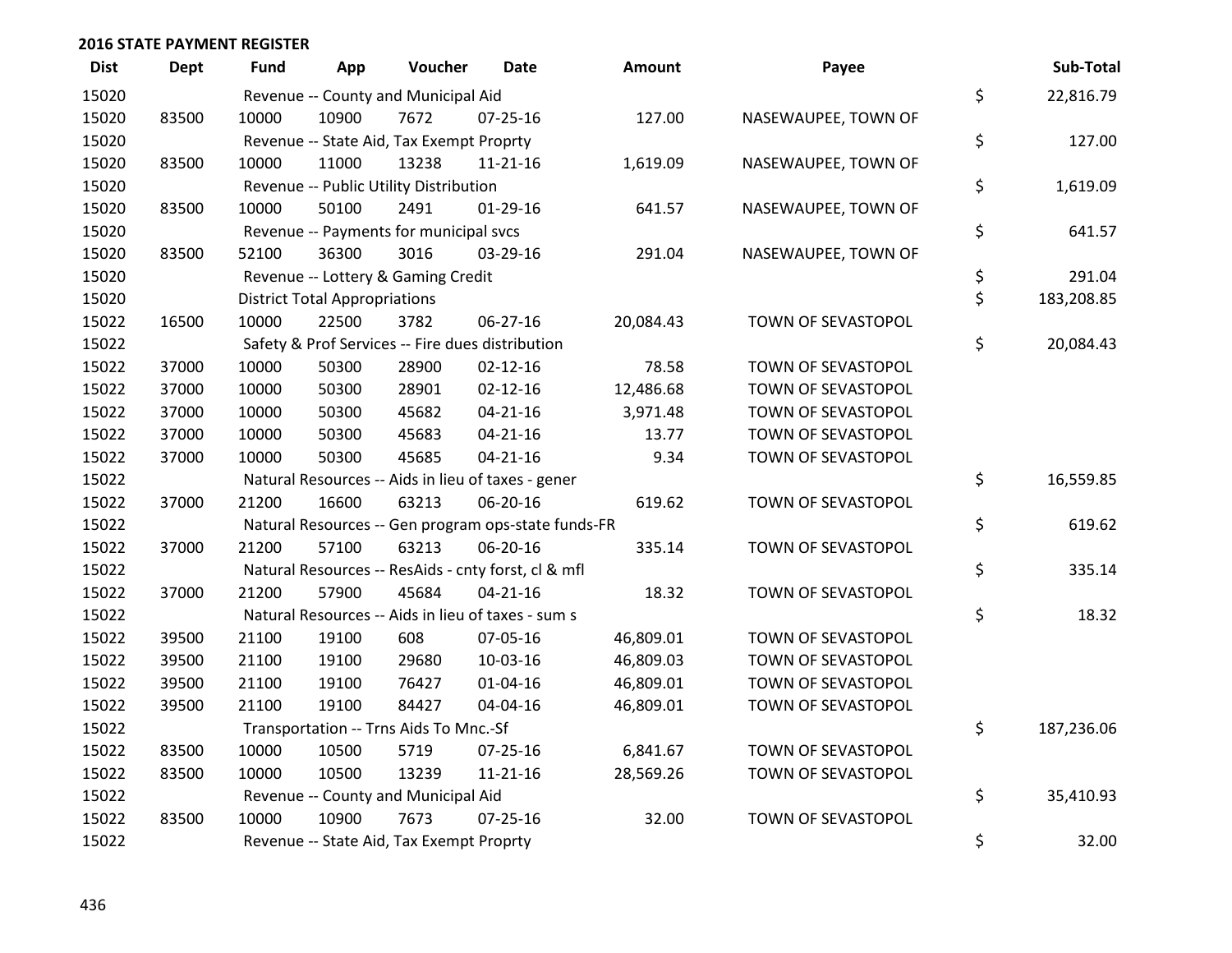| <b>Dist</b> | <b>Dept</b> | <b>Fund</b> | App                                  | Voucher                                             | <b>Date</b>    | <b>Amount</b> | Payee                | Sub-Total        |
|-------------|-------------|-------------|--------------------------------------|-----------------------------------------------------|----------------|---------------|----------------------|------------------|
| 15022       | 83500       | 10000       | 11000                                | 13239                                               | $11 - 21 - 16$ | 10,299.22     | TOWN OF SEVASTOPOL   |                  |
| 15022       |             |             |                                      | Revenue -- Public Utility Distribution              |                |               |                      | \$<br>10,299.22  |
| 15022       | 83500       | 10000       | 50100                                | 2492                                                | $01-29-16$     | 939.27        | TOWN OF SEVASTOPOL   |                  |
| 15022       |             |             |                                      | Revenue -- Payments for municipal svcs              |                |               |                      | \$<br>939.27     |
| 15022       |             |             | <b>District Total Appropriations</b> |                                                     |                |               |                      | \$<br>271,534.84 |
| 15024       | 16500       | 10000       | 22500                                | 3783                                                | 06-27-16       | 4,876.50      | TOWN OF STURGEON BAY |                  |
| 15024       |             |             |                                      | Safety & Prof Services -- Fire dues distribution    |                |               |                      | \$<br>4,876.50   |
| 15024       | 37000       | 10000       | 50300                                | 45323                                               | $04 - 21 - 16$ | 5.20          | TOWN OF STURGEON BAY |                  |
| 15024       |             |             |                                      | Natural Resources -- Aids in lieu of taxes - gener  |                |               |                      | \$<br>5.20       |
| 15024       | 37000       | 21200       | 16600                                | 63214                                               | 06-20-16       | 614.18        | TOWN OF STURGEON BAY |                  |
| 15024       |             |             |                                      | Natural Resources -- Gen program ops-state funds-FR |                |               |                      | \$<br>614.18     |
| 15024       | 37000       | 21200       | 57100                                | 63214                                               | 06-20-16       | 316.07        | TOWN OF STURGEON BAY |                  |
| 15024       |             |             |                                      | Natural Resources -- ResAids - cnty forst, cl & mfl |                |               |                      | \$<br>316.07     |
| 15024       | 39500       | 21100       | 19100                                | 609                                                 | 07-05-16       | 16,806.76     | TOWN OF STURGEON BAY |                  |
| 15024       | 39500       | 21100       | 19100                                | 29681                                               | 10-03-16       | 16,806.78     | TOWN OF STURGEON BAY |                  |
| 15024       | 39500       | 21100       | 19100                                | 76428                                               | $01 - 04 - 16$ | 16,806.76     | TOWN OF STURGEON BAY |                  |
| 15024       | 39500       | 21100       | 19100                                | 84428                                               | 04-04-16       | 16,806.76     | TOWN OF STURGEON BAY |                  |
| 15024       |             |             |                                      | Transportation -- Trns Aids To Mnc.-Sf              |                |               |                      | \$<br>67,227.06  |
| 15024       | 83500       | 10000       | 10500                                | 5720                                                | 07-25-16       | 3,809.49      | TOWN OF STURGEON BAY |                  |
| 15024       | 83500       | 10000       | 10500                                | 13240                                               | $11 - 21 - 16$ | 10,644.59     | TOWN OF STURGEON BAY |                  |
| 15024       |             |             |                                      | Revenue -- County and Municipal Aid                 |                |               |                      | \$<br>14,454.08  |
| 15024       | 83500       | 10000       | 10900                                | 7674                                                | $07 - 25 - 16$ | 361.00        | TOWN OF STURGEON BAY |                  |
| 15024       |             |             |                                      | Revenue -- State Aid, Tax Exempt Proprty            |                |               |                      | \$<br>361.00     |
| 15024       | 83500       | 10000       | 11000                                | 13240                                               | $11 - 21 - 16$ | 10,997.74     | TOWN OF STURGEON BAY |                  |
| 15024       |             |             |                                      | Revenue -- Public Utility Distribution              |                |               |                      | \$<br>10,997.74  |
| 15024       |             |             | <b>District Total Appropriations</b> |                                                     |                |               |                      | \$<br>98,851.83  |
| 15026       | 16500       | 10000       | 22500                                | 3784                                                | 06-27-16       | 4,804.33      | TOWN OF UNION        |                  |
| 15026       |             |             |                                      | Safety & Prof Services -- Fire dues distribution    |                |               |                      | \$<br>4,804.33   |
| 15026       | 37000       | 21200       | 16600                                | 63215                                               | 06-20-16       | 368.80        | <b>TOWN OF UNION</b> |                  |
| 15026       |             |             |                                      | Natural Resources -- Gen program ops-state funds-FR |                |               |                      | \$<br>368.80     |
| 15026       | 37000       | 21200       | 57100                                | 63215                                               | 06-20-16       | 165.72        | TOWN OF UNION        |                  |
| 15026       |             |             |                                      | Natural Resources -- ResAids - cnty forst, cl & mfl |                |               |                      | \$<br>165.72     |
| 15026       | 37000       | 21200       | 58900                                | 102196                                              | 11-18-16       | 306.15        | TOWN OF UNION        |                  |
| 15026       |             |             |                                      | Natural Resources -- Resource aids - distribution o |                |               |                      | \$<br>306.15     |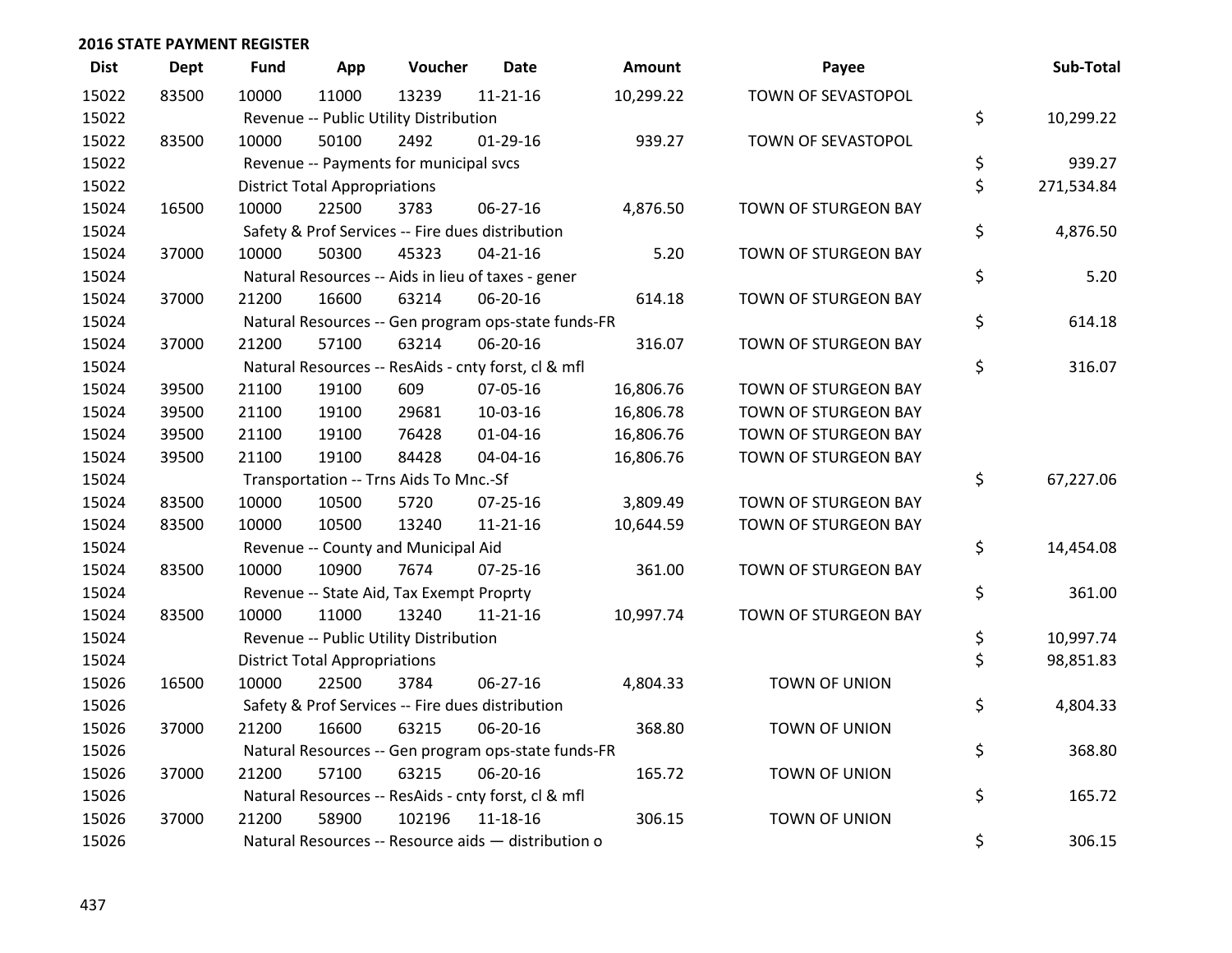| <b>Dist</b> | <b>Dept</b> | <b>Fund</b> | App                                  | Voucher                                  | <b>Date</b>                                         | Amount    | Payee              | Sub-Total        |
|-------------|-------------|-------------|--------------------------------------|------------------------------------------|-----------------------------------------------------|-----------|--------------------|------------------|
| 15026       | 39500       | 21100       | 19100                                | 610                                      | 07-05-16                                            | 21,951.81 | TOWN OF UNION      |                  |
| 15026       | 39500       | 21100       | 19100                                | 29682                                    | 10-03-16                                            | 21,951.84 | TOWN OF UNION      |                  |
| 15026       | 39500       | 21100       | 19100                                | 76429                                    | $01 - 04 - 16$                                      | 21,951.81 | TOWN OF UNION      |                  |
| 15026       | 39500       | 21100       | 19100                                | 84429                                    | 04-04-16                                            | 21,951.81 | TOWN OF UNION      |                  |
| 15026       |             |             |                                      | Transportation -- Trns Aids To Mnc.-Sf   |                                                     |           |                    | \$<br>87,807.27  |
| 15026       | 83500       | 10000       | 10500                                | 5721                                     | 07-25-16                                            | 1,415.49  | TOWN OF UNION      |                  |
| 15026       | 83500       | 10000       | 10500                                | 13241                                    | 11-21-16                                            | 8,021.10  | TOWN OF UNION      |                  |
| 15026       |             |             |                                      | Revenue -- County and Municipal Aid      |                                                     |           |                    | \$<br>9,436.59   |
| 15026       | 83500       | 10000       | 10900                                | 7675                                     | $07 - 25 - 16$                                      | 1.00      | TOWN OF UNION      |                  |
| 15026       |             |             |                                      | Revenue -- State Aid, Tax Exempt Proprty |                                                     |           |                    | \$<br>1.00       |
| 15026       |             |             | <b>District Total Appropriations</b> |                                          |                                                     |           |                    | \$<br>102,889.86 |
| 15028       | 16500       | 10000       | 22500                                | 3785                                     | 06-27-16                                            | 8,232.04  | TOWN OF WASHINGTON |                  |
| 15028       |             |             |                                      |                                          | Safety & Prof Services -- Fire dues distribution    |           |                    | \$<br>8,232.04   |
| 15028       | 37000       | 10000       | 50300                                | 29258                                    | $02 - 12 - 16$                                      | 3,705.72  | TOWN OF WASHINGTON |                  |
| 15028       | 37000       | 10000       | 50300                                | 29259                                    | $02 - 12 - 16$                                      | 33,074.83 | TOWN OF WASHINGTON |                  |
| 15028       | 37000       | 10000       | 50300                                | 46727                                    | $04 - 21 - 16$                                      | 2,037.11  | TOWN OF WASHINGTON |                  |
| 15028       |             |             |                                      |                                          | Natural Resources -- Aids in lieu of taxes - gener  |           |                    | \$<br>38,817.66  |
| 15028       | 37000       | 21200       | 16600                                | 63216                                    | 06-20-16                                            | 265.60    | TOWN OF WASHINGTON |                  |
| 15028       |             |             |                                      |                                          | Natural Resources -- Gen program ops-state funds-FR |           |                    | \$<br>265.60     |
| 15028       | 37000       | 21200       | 57100                                | 63216                                    | 06-20-16                                            | 281.53    | TOWN OF WASHINGTON |                  |
| 15028       |             |             |                                      |                                          | Natural Resources -- ResAids - cnty forst, cl & mfl |           |                    | \$<br>281.53     |
| 15028       | 37000       | 21200       | 57900                                | 46728                                    | $04 - 21 - 16$                                      | 62.63     | TOWN OF WASHINGTON |                  |
| 15028       |             |             |                                      |                                          | Natural Resources -- Aids in lieu of taxes - sum s  |           |                    | \$<br>62.63      |
| 15028       | 39500       | 21100       | 18500                                | 47555                                    | 11-04-16                                            | 3,996.00  | TOWN OF WASHINGTON |                  |
| 15028       |             |             |                                      | Transportation -- Hwy Sfty Loc Aid Ffd   |                                                     |           |                    | \$<br>3,996.00   |
| 15028       | 39500       | 21100       | 19100                                | 611                                      | 07-05-16                                            | 31,659.25 | TOWN OF WASHINGTON |                  |
| 15028       | 39500       | 21100       | 19100                                | 29683                                    | 10-03-16                                            | 31,659.27 | TOWN OF WASHINGTON |                  |
| 15028       | 39500       | 21100       | 19100                                | 76430                                    | 01-04-16                                            | 31,659.25 | TOWN OF WASHINGTON |                  |
| 15028       | 39500       | 21100       | 19100                                | 84430                                    | 04-04-16                                            | 31,659.25 | TOWN OF WASHINGTON |                  |
| 15028       |             |             |                                      | Transportation -- Trns Aids To Mnc.-Sf   |                                                     |           |                    | \$<br>126,637.02 |
| 15028       | 45500       | 10000       | 23100                                | 17110                                    | 10-03-16                                            | 320.00    | TOWN OF WASHINGTON |                  |
| 15028       |             |             |                                      | Justice -- Law enforcement train, local  |                                                     |           |                    | \$<br>320.00     |
| 15028       | 83500       | 10000       | 10500                                | 5722                                     | 07-25-16                                            | 2,617.09  | TOWN OF WASHINGTON |                  |
| 15028       | 83500       | 10000       | 10500                                | 13242                                    | $11 - 21 - 16$                                      | 7,843.88  | TOWN OF WASHINGTON |                  |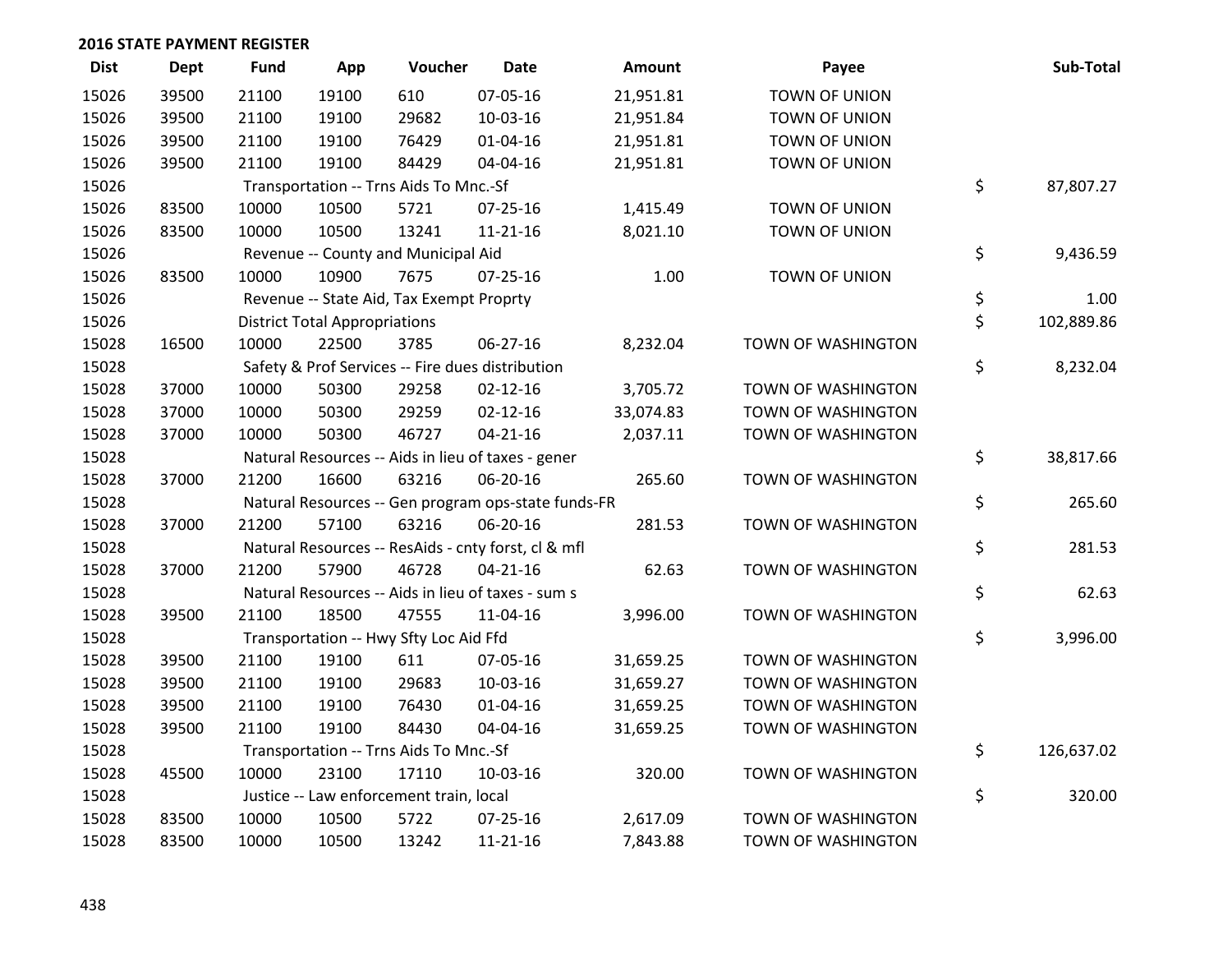| <b>Dist</b> | <b>Dept</b> | Fund  | App                                    | Voucher                                             | Date           | <b>Amount</b> | Payee                        |          | Sub-Total  |  |
|-------------|-------------|-------|----------------------------------------|-----------------------------------------------------|----------------|---------------|------------------------------|----------|------------|--|
| 15028       |             |       |                                        | Revenue -- County and Municipal Aid                 |                |               |                              | \$       | 10,460.97  |  |
| 15028       | 83500       | 10000 | 10900                                  | 7676                                                | $07 - 25 - 16$ | 186.00        | TOWN OF WASHINGTON           |          |            |  |
| 15028       |             |       |                                        | Revenue -- State Aid, Tax Exempt Proprty            |                |               |                              | \$       | 186.00     |  |
| 15028       | 83500       | 10000 | 11000                                  | 13242                                               | $11 - 21 - 16$ | 7,084.31      | TOWN OF WASHINGTON           |          |            |  |
| 15028       |             |       |                                        | Revenue -- Public Utility Distribution              |                |               |                              | \$       | 7,084.31   |  |
| 15028       | 83500       | 10000 | 50100                                  | 2493                                                | $01-29-16$     | 1,508.34      | TOWN OF WASHINGTON           |          |            |  |
| 15028       |             |       | Revenue -- Payments for municipal svcs |                                                     |                |               |                              |          |            |  |
| 15028       |             |       | <b>District Total Appropriations</b>   |                                                     |                |               |                              | \$<br>\$ | 197,852.10 |  |
| 15118       | 16500       | 10000 | 22500                                  | 3786                                                | 06-27-16       | 10,889.01     | <b>VILLAGE OF EGG HARBOR</b> |          |            |  |
| 15118       |             |       |                                        | Safety & Prof Services -- Fire dues distribution    |                |               |                              | \$       | 10,889.01  |  |
| 15118       | 37000       | 21200 | 16600                                  | 63217                                               | 06-20-16       | 21.07         | <b>VILLAGE OF EGG HARBOR</b> |          |            |  |
| 15118       |             |       |                                        | Natural Resources -- Gen program ops-state funds-FR |                |               |                              | \$       | 21.07      |  |
| 15118       | 37000       | 21200 | 57100                                  | 63217                                               | 06-20-16       | 9.47          | <b>VILLAGE OF EGG HARBOR</b> |          |            |  |
| 15118       |             |       |                                        | Natural Resources -- ResAids - cnty forst, cl & mfl |                |               |                              | \$       | 9.47       |  |
| 15118       | 39500       | 21100 | 19100                                  | 612                                                 | 07-05-16       | 10,340.27     | <b>VILLAGE OF EGG HARBOR</b> |          |            |  |
| 15118       | 39500       | 21100 | 19100                                  | 29684                                               | 10-03-16       | 10,340.27     | <b>VILLAGE OF EGG HARBOR</b> |          |            |  |
| 15118       | 39500       | 21100 | 19100                                  | 76431                                               | 01-04-16       | 10,340.27     | <b>VILLAGE OF EGG HARBOR</b> |          |            |  |
| 15118       | 39500       | 21100 | 19100                                  | 84431                                               | 04-04-16       | 10,340.27     | <b>VILLAGE OF EGG HARBOR</b> |          |            |  |
| 15118       |             |       |                                        | Transportation -- Trns Aids To Mnc.-Sf              |                |               |                              | \$       | 41,361.08  |  |
| 15118       | 83500       | 10000 | 10500                                  | 5723                                                | 07-25-16       | 516.75        | <b>VILLAGE OF EGG HARBOR</b> |          |            |  |
| 15118       | 83500       | 10000 | 10500                                  | 13243                                               | $11 - 21 - 16$ | 2,928.25      | VILLAGE OF EGG HARBOR        |          |            |  |
| 15118       |             |       |                                        | Revenue -- County and Municipal Aid                 |                |               |                              | \$       | 3,445.00   |  |
| 15118       | 83500       | 10000 | 10900                                  | 7677                                                | $07 - 25 - 16$ | 294.00        | <b>VILLAGE OF EGG HARBOR</b> |          |            |  |
| 15118       |             |       |                                        | Revenue -- State Aid, Tax Exempt Proprty            |                |               |                              | \$       | 294.00     |  |
| 15118       |             |       | <b>District Total Appropriations</b>   |                                                     |                |               |                              | \$       | 56,019.63  |  |
| 15121       | 16500       | 10000 | 22500                                  | 3787                                                | 06-27-16       | 9,390.08      | <b>VILLAGE OF EPHRAIM</b>    |          |            |  |
| 15121       |             |       |                                        | Safety & Prof Services -- Fire dues distribution    |                |               |                              | \$       | 9,390.08   |  |
| 15121       | 37000       | 10000 | 50300                                  | 28834                                               | $02 - 12 - 16$ | 4,872.38      | VILLAGE OF EPHRAIM           |          |            |  |
| 15121       |             |       |                                        | Natural Resources -- Aids in lieu of taxes - gener  |                |               |                              | \$       | 4,872.38   |  |
| 15121       | 37000       | 21200 | 57100                                  | 63218                                               | 06-20-16       | 10.30         | <b>VILLAGE OF EPHRAIM</b>    |          |            |  |
| 15121       |             |       |                                        | Natural Resources -- ResAids - cnty forst, cl & mfl |                |               |                              | \$       | 10.30      |  |
| 15121       | 37000       | 21200 | 58300                                  | 41635                                               | 04-07-16       | 1,049.44      | <b>VILLAGE OF EPHRAIM</b>    |          |            |  |
| 15121       |             |       |                                        | Natural Resources -- Rec & resource aids, fed       |                |               |                              | \$       | 1,049.44   |  |
| 15121       | 39500       | 21100 | 19100                                  | 613                                                 | 07-05-16       | 7,784.07      | <b>VILLAGE OF EPHRAIM</b>    |          |            |  |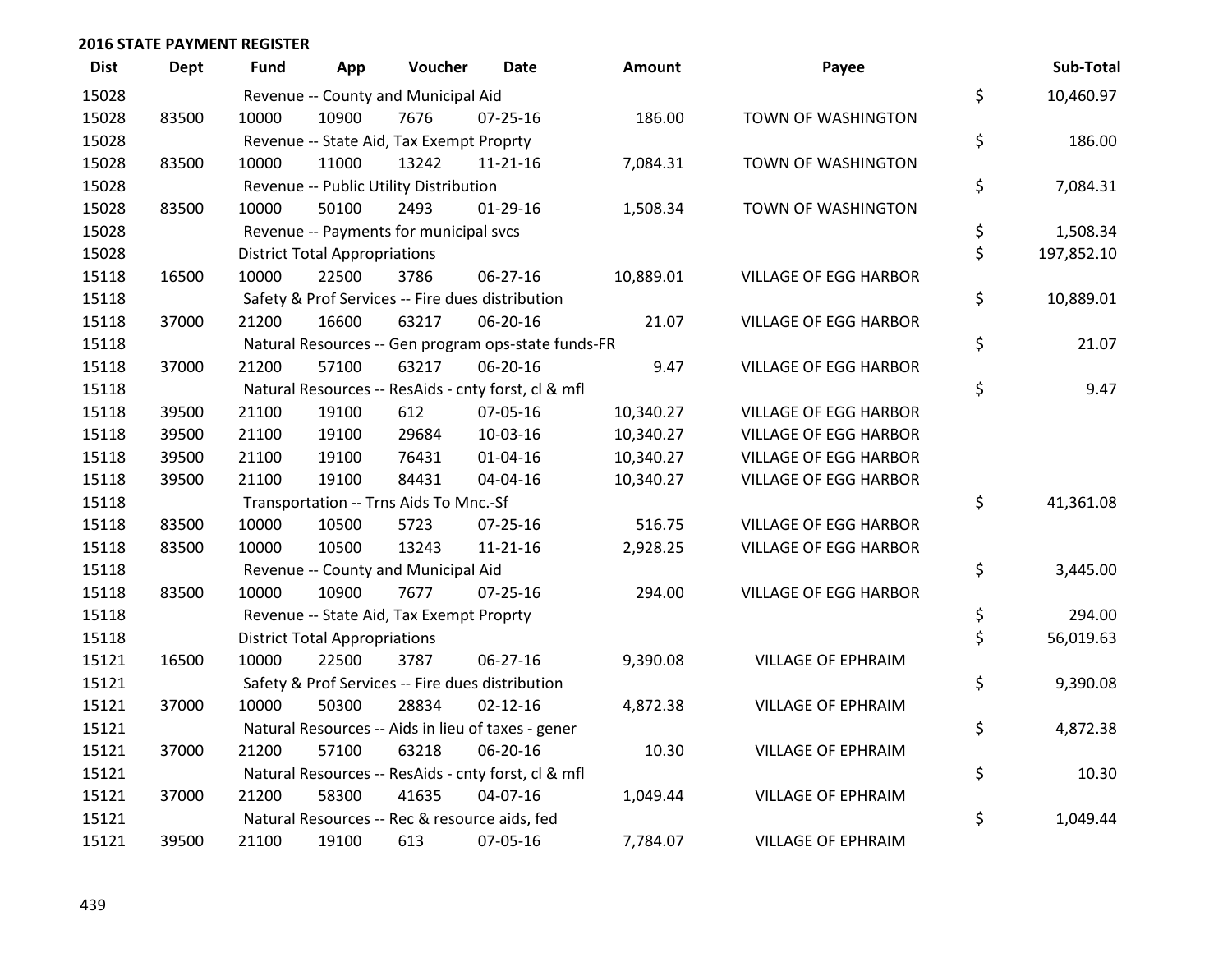| <b>Dist</b> | <b>Dept</b> | Fund  | App                                  | Voucher                                  | <b>Date</b>                                         | <b>Amount</b> | Payee                         | Sub-Total       |
|-------------|-------------|-------|--------------------------------------|------------------------------------------|-----------------------------------------------------|---------------|-------------------------------|-----------------|
| 15121       | 39500       | 21100 | 19100                                | 29685                                    | $10-03-16$                                          | 7,784.07      | <b>VILLAGE OF EPHRAIM</b>     |                 |
| 15121       | 39500       | 21100 | 19100                                | 76432                                    | 01-04-16                                            | 7,784.07      | <b>VILLAGE OF EPHRAIM</b>     |                 |
| 15121       | 39500       | 21100 | 19100                                | 84432                                    | 04-04-16                                            | 7,784.07      | VILLAGE OF EPHRAIM            |                 |
| 15121       |             |       |                                      | Transportation -- Trns Aids To Mnc.-Sf   |                                                     |               |                               | \$<br>31,136.28 |
| 15121       | 83500       | 10000 | 10500                                | 5724                                     | $07 - 25 - 16$                                      | 584.34        | <b>VILLAGE OF EPHRAIM</b>     |                 |
| 15121       | 83500       | 10000 | 10500                                | 13244                                    | $11 - 21 - 16$                                      | 3,311.29      | <b>VILLAGE OF EPHRAIM</b>     |                 |
| 15121       |             |       |                                      | Revenue -- County and Municipal Aid      |                                                     |               |                               | \$<br>3,895.63  |
| 15121       | 83500       | 10000 | 10900                                | 7678                                     | $07 - 25 - 16$                                      | 149.00        | <b>VILLAGE OF EPHRAIM</b>     |                 |
| 15121       |             |       |                                      | Revenue -- State Aid, Tax Exempt Proprty |                                                     |               |                               | \$<br>149.00    |
| 15121       |             |       | <b>District Total Appropriations</b> |                                          |                                                     |               |                               | \$<br>50,503.11 |
| 15127       | 16500       | 10000 | 22500                                | 3788                                     | 06-28-16                                            | 943.12        | VILLAGE OF FORESTVILLE        |                 |
| 15127       |             |       |                                      |                                          | Safety & Prof Services -- Fire dues distribution    |               |                               | \$<br>943.12    |
| 15127       | 37000       | 21200 | 16600                                | 63219                                    | $06 - 21 - 16$                                      | 8.01          | VILLAGE OF FORESTVILLE        |                 |
| 15127       |             |       |                                      |                                          | Natural Resources -- Gen program ops-state funds-FR |               |                               | \$<br>8.01      |
| 15127       | 37000       | 21200 | 57100                                | 63219                                    | $06 - 21 - 16$                                      | 3.60          | VILLAGE OF FORESTVILLE        |                 |
| 15127       |             |       |                                      |                                          | Natural Resources -- ResAids - cnty forst, cl & mfl |               |                               | \$<br>3.60      |
| 15127       | 39500       | 21100 | 19100                                | 614                                      | 07-05-16                                            | 1,739.58      | <b>VILLAGE OF FORESTVILLE</b> |                 |
| 15127       | 39500       | 21100 | 19100                                | 29686                                    | 10-03-16                                            | 1,739.58      | VILLAGE OF FORESTVILLE        |                 |
| 15127       | 39500       | 21100 | 19100                                | 76433                                    | 01-04-16                                            | 1,739.58      | VILLAGE OF FORESTVILLE        |                 |
| 15127       | 39500       | 21100 | 19100                                | 84433                                    | 04-04-16                                            | 1,739.58      | <b>VILLAGE OF FORESTVILLE</b> |                 |
| 15127       |             |       |                                      | Transportation -- Trns Aids To Mnc.-Sf   |                                                     |               |                               | \$<br>6,958.32  |
| 15127       | 83500       | 10000 | 10500                                | 5725                                     | 07-25-16                                            | 9,179.16      | VILLAGE OF FORESTVILLE        |                 |
| 15127       | 83500       | 10000 | 10500                                | 13245                                    | $11 - 21 - 16$                                      | 52,205.31     | VILLAGE OF FORESTVILLE        |                 |
| 15127       |             |       |                                      | Revenue -- County and Municipal Aid      |                                                     |               |                               | \$<br>61,384.47 |
| 15127       | 83500       | 10000 | 10900                                | 7679                                     | $07 - 25 - 16$                                      | 36.00         | <b>VILLAGE OF FORESTVILLE</b> |                 |
| 15127       |             |       |                                      | Revenue -- State Aid, Tax Exempt Proprty |                                                     |               |                               | \$<br>36.00     |
| 15127       |             |       | <b>District Total Appropriations</b> |                                          |                                                     |               |                               | \$<br>69,333.52 |
| 15181       | 16500       | 10000 | 22500                                | 3789                                     | 06-27-16                                            | 14,243.50     | <b>VILLAGE OF SISTER BAY</b>  |                 |
| 15181       |             |       |                                      |                                          | Safety & Prof Services -- Fire dues distribution    |               |                               | \$<br>14,243.50 |
| 15181       | 37000       | 21200 | 16600                                | 63220                                    | 06-20-16                                            | 8.90          | <b>VILLAGE OF SISTER BAY</b>  |                 |
| 15181       |             |       |                                      |                                          | Natural Resources -- Gen program ops-state funds-FR |               |                               | \$<br>8.90      |
| 15181       | 37000       | 21200 | 57100                                | 63220                                    | 06-20-16                                            | 4.00          | <b>VILLAGE OF SISTER BAY</b>  |                 |
| 15181       |             |       |                                      |                                          | Natural Resources -- ResAids - cnty forst, cl & mfl |               |                               | \$<br>4.00      |
| 15181       | 37000       | 36300 | TA100                                | 48184                                    | 04-28-16                                            | 15,000.00     | <b>VILLAGE OF SISTER BAY</b>  |                 |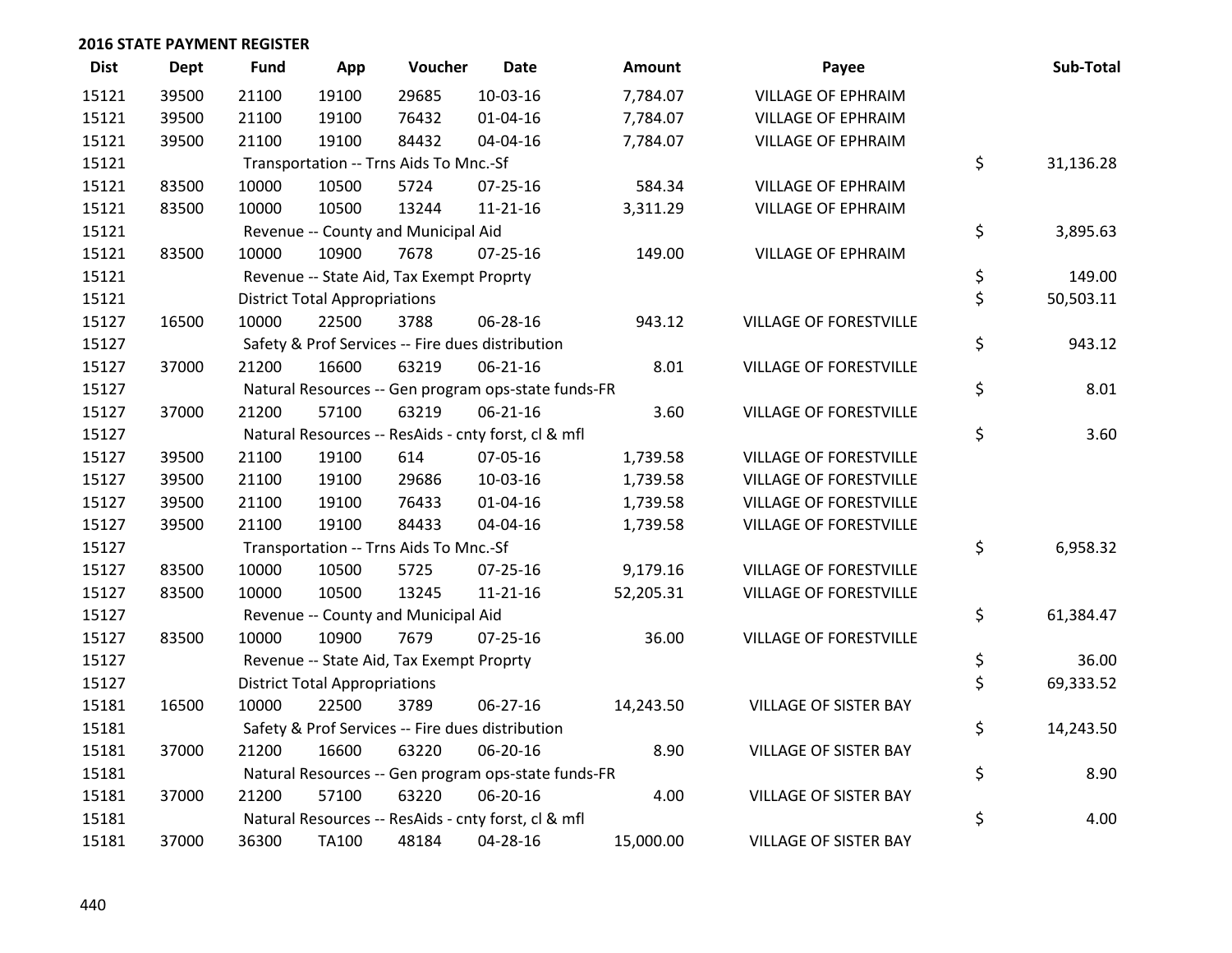| <b>Dist</b> | Dept  | <b>Fund</b> | App                                  | Voucher                                             | <b>Date</b>    | Amount     | Payee                        | Sub-Total        |
|-------------|-------|-------------|--------------------------------------|-----------------------------------------------------|----------------|------------|------------------------------|------------------|
| 15181       |       |             |                                      | Natural Resources -- LAND ACQUISITION               |                |            |                              | \$<br>15,000.00  |
| 15181       | 39500 | 21100       | 19100                                | 615                                                 | 07-05-16       | 14,502.86  | VILLAGE OF SISTER BAY        |                  |
| 15181       | 39500 | 21100       | 19100                                | 29687                                               | 10-03-16       | 14,502.86  | VILLAGE OF SISTER BAY        |                  |
| 15181       | 39500 | 21100       | 19100                                | 76434                                               | $01 - 04 - 16$ | 14,502.86  | VILLAGE OF SISTER BAY        |                  |
| 15181       | 39500 | 21100       | 19100                                | 84434                                               | 04-04-16       | 14,502.86  | VILLAGE OF SISTER BAY        |                  |
| 15181       |       |             |                                      | Transportation -- Trns Aids To Mnc.-Sf              |                |            |                              | \$<br>58,011.44  |
| 15181       | 83500 | 10000       | 10500                                | 5726                                                | $07 - 25 - 16$ | 12,107.30  | <b>VILLAGE OF SISTER BAY</b> |                  |
| 15181       | 83500 | 10000       | 10500                                | 13246                                               | $11 - 21 - 16$ | 7,680.94   | <b>VILLAGE OF SISTER BAY</b> |                  |
| 15181       |       |             |                                      | Revenue -- County and Municipal Aid                 |                |            |                              | \$<br>19,788.24  |
| 15181       | 83500 | 10000       | 10900                                | 7680                                                | $07 - 25 - 16$ | 1,415.00   | VILLAGE OF SISTER BAY        |                  |
| 15181       | 83500 | 10000       | 10900                                | 9635                                                | $07 - 25 - 16$ | 535.00     | <b>VILLAGE OF SISTER BAY</b> |                  |
| 15181       |       |             |                                      | Revenue -- State Aid, Tax Exempt Proprty            |                |            |                              | \$<br>1,950.00   |
| 15181       |       |             | <b>District Total Appropriations</b> |                                                     |                |            |                              | \$<br>109,006.08 |
| 15281       | 16500 | 10000       | 22500                                | 3790                                                | 06-27-16       | 32,438.46  | <b>CITY OF STURGEON BAY</b>  |                  |
| 15281       |       |             |                                      | Safety & Prof Services -- Fire dues distribution    |                |            |                              | \$<br>32,438.46  |
| 15281       | 37000 | 10000       | 50300                                | 29120                                               | $02 - 12 - 16$ | 2,325.01   | <b>CITY OF STURGEON BAY</b>  |                  |
| 15281       | 37000 | 10000       | 50300                                | 29121                                               | $02 - 12 - 16$ | 2,443.36   | <b>CITY OF STURGEON BAY</b>  |                  |
| 15281       | 37000 | 10000       | 50300                                | 46260                                               | $04 - 21 - 16$ | 9.26       | <b>CITY OF STURGEON BAY</b>  |                  |
| 15281       | 37000 | 10000       | 50300                                | 46261                                               | $04 - 21 - 16$ | 189.78     | <b>CITY OF STURGEON BAY</b>  |                  |
| 15281       |       |             |                                      | Natural Resources -- Aids in lieu of taxes - gener  |                |            |                              | \$<br>4,967.41   |
| 15281       | 37000 | 21200       | 16600                                | 63221                                               | 06-20-16       | 23.59      | <b>CITY OF STURGEON BAY</b>  |                  |
| 15281       |       |             |                                      | Natural Resources -- Gen program ops-state funds-FR |                |            |                              | \$<br>23.59      |
| 15281       | 37000 | 21200       | 38100                                | 38764                                               | 03-30-16       | 1,033.40   | <b>CITY OF STURGEON BAY</b>  |                  |
| 15281       |       |             |                                      | Natural Resources -- GPO -federal funds             |                |            |                              | \$<br>1,033.40   |
| 15281       | 37000 | 21200       | 55000                                | 38764                                               | 03-30-16       | 3,580.73   | <b>CITY OF STURGEON BAY</b>  |                  |
| 15281       |       |             |                                      | Natural Resources -- Enf A - boating enforcement    |                |            |                              | \$<br>3,580.73   |
| 15281       | 37000 | 21200       | 57100                                | 63221                                               | 06-20-16       | 10.60      | <b>CITY OF STURGEON BAY</b>  |                  |
| 15281       |       |             |                                      | Natural Resources -- ResAids - cnty forst, cl & mfl |                |            |                              | \$<br>10.60      |
| 15281       | 39500 | 21100       | 19100                                | 616                                                 | 07-05-16       | 115,226.89 | <b>CITY OF STURGEON BAY</b>  |                  |
| 15281       | 39500 | 21100       | 19100                                | 29688                                               | 10-03-16       | 115,226.89 | <b>CITY OF STURGEON BAY</b>  |                  |
| 15281       |       |             |                                      | Transportation -- Trns Aids To Mnc.-Sf              |                |            |                              | \$<br>230,453.78 |
| 15281       | 39500 | 21100       | 18500                                | 83446                                               | 06-03-16       | 4,000.00   | TREAS CITY STURGEON BAY      |                  |
| 15281       |       |             |                                      | Transportation -- Hwy Sfty Loc Aid Ffd              |                |            |                              | \$<br>4,000.00   |
| 15281       | 39500 | 21100       | 19100                                | 76435                                               | $01 - 04 - 16$ | 115,226.89 | <b>CITY OF STURGEON BAY</b>  |                  |